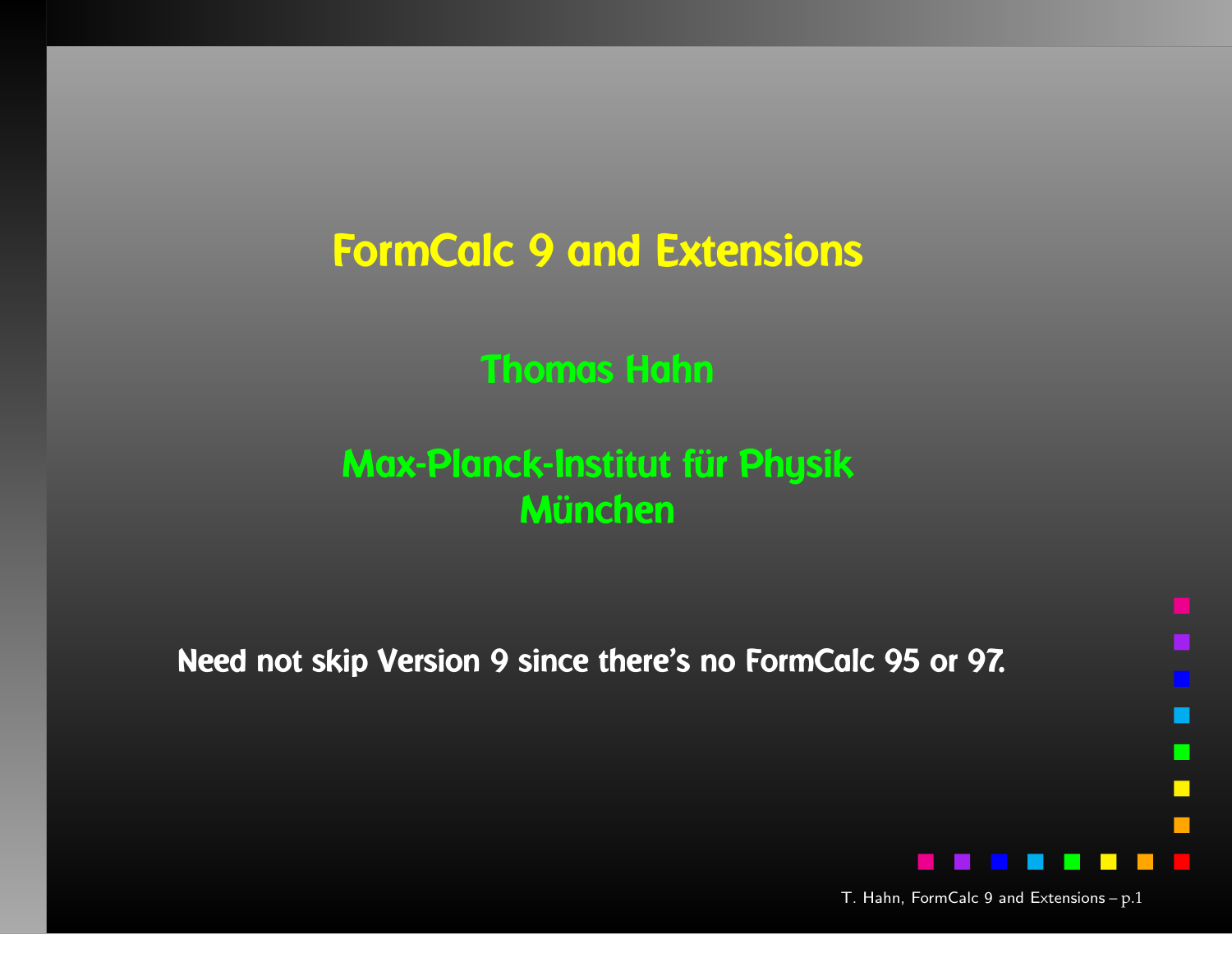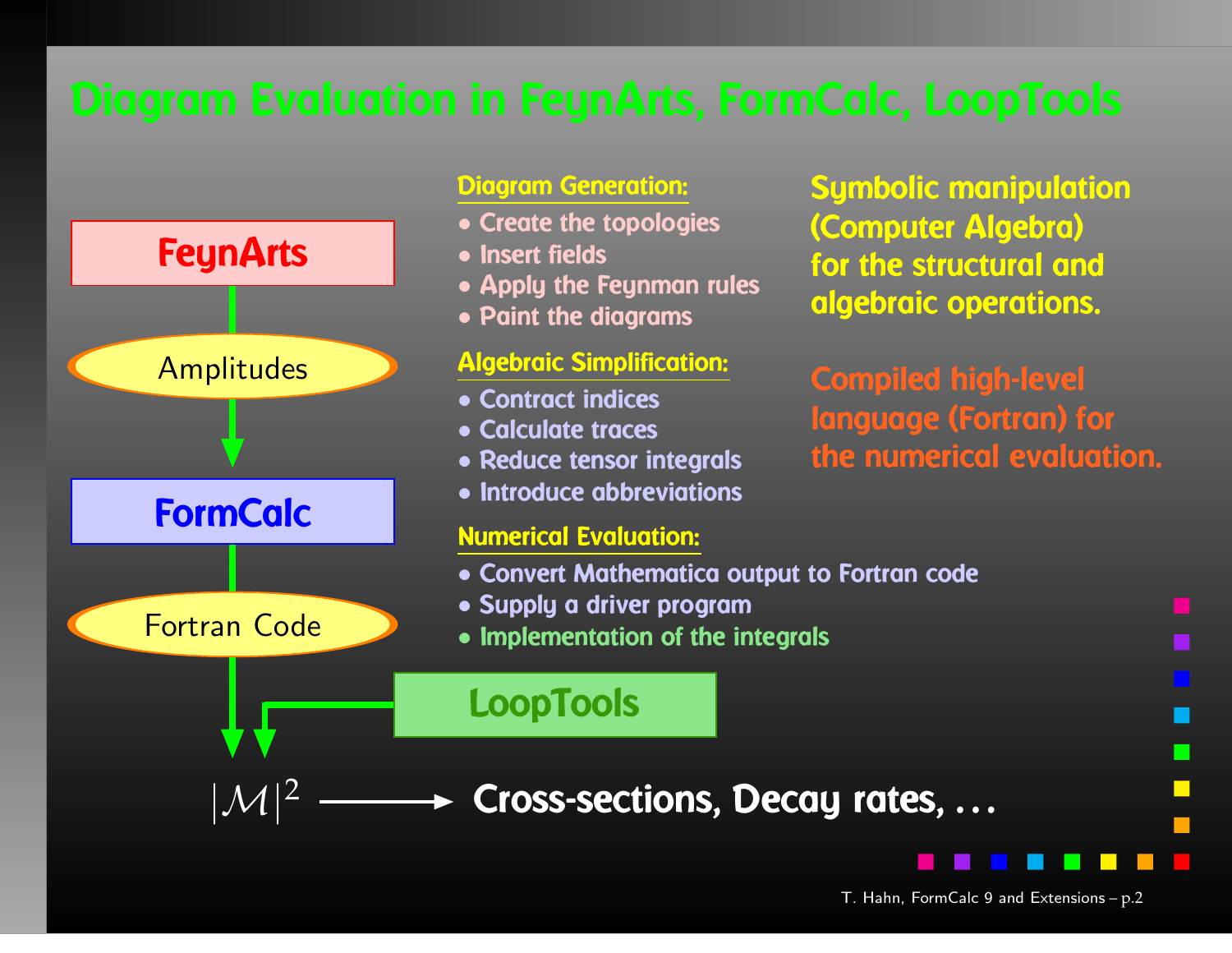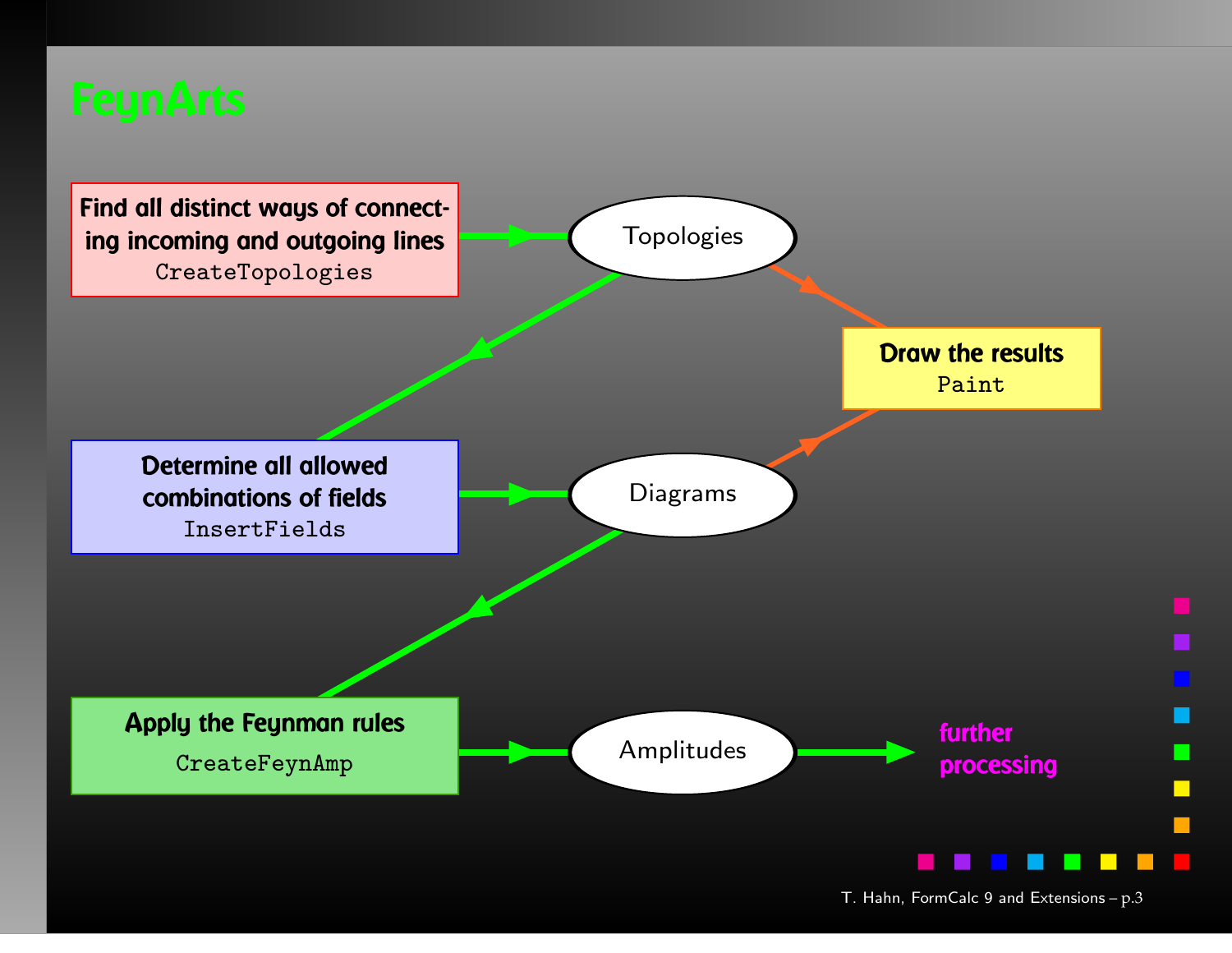<sup>A</sup> number of steps have to be done analytically:

- contract indices as far as possible,
- evaluate fermion traces,
- $\bigodot$ perform the tensor reduction,
- $\bullet$  add local terms arising from <sup>D</sup>·(divergent integral) (dim reg <sup>+</sup> dim red),
- simplify open fermion chains,
- simplify and compute the square of SU(N) structures,
- $\bigcirc$ "compactify" the results as much as possible.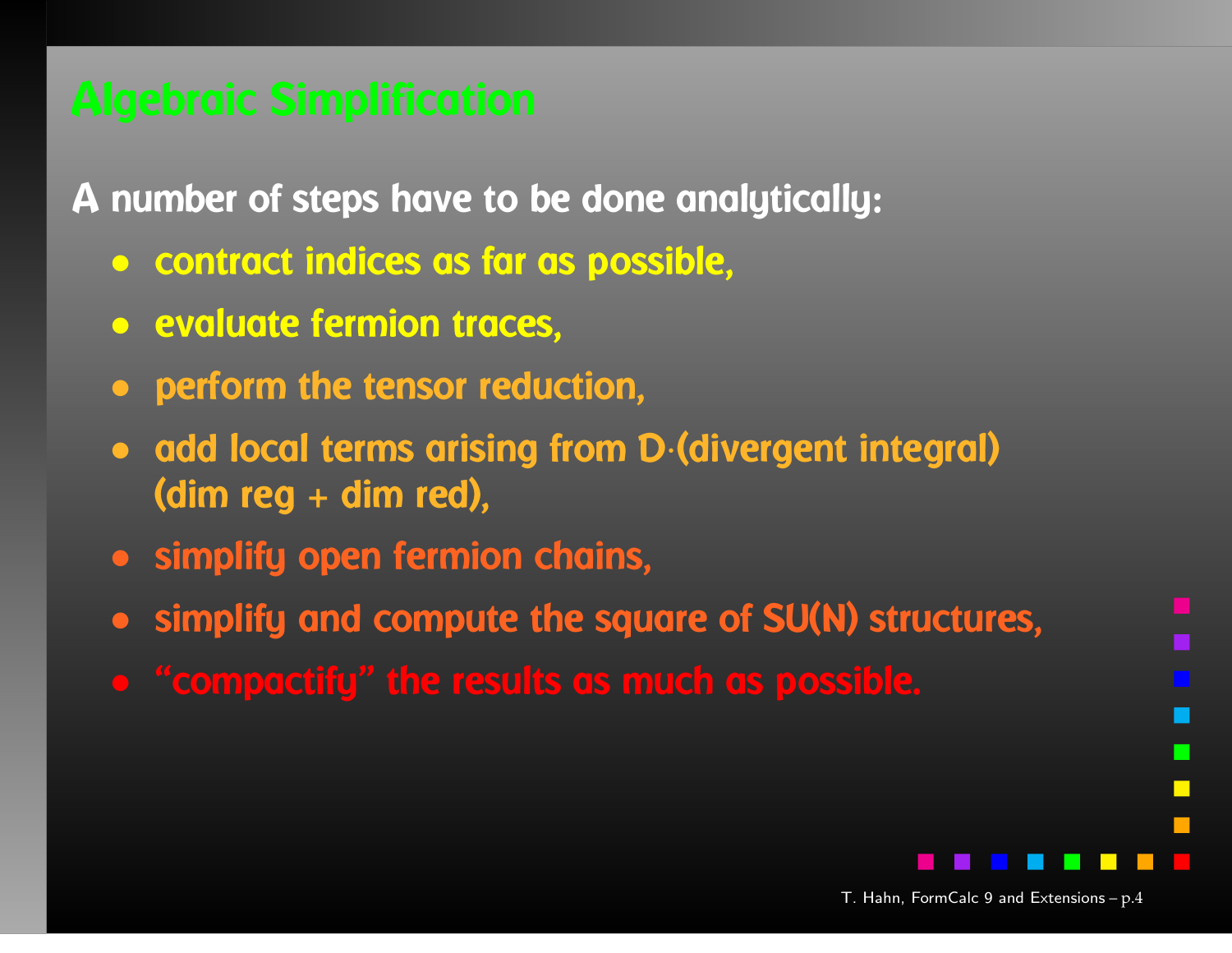

T. Hahn, FormCalc <sup>9</sup> and Extensions – p.<sup>5</sup>

 $\mathcal{L}_{\mathcal{A}}$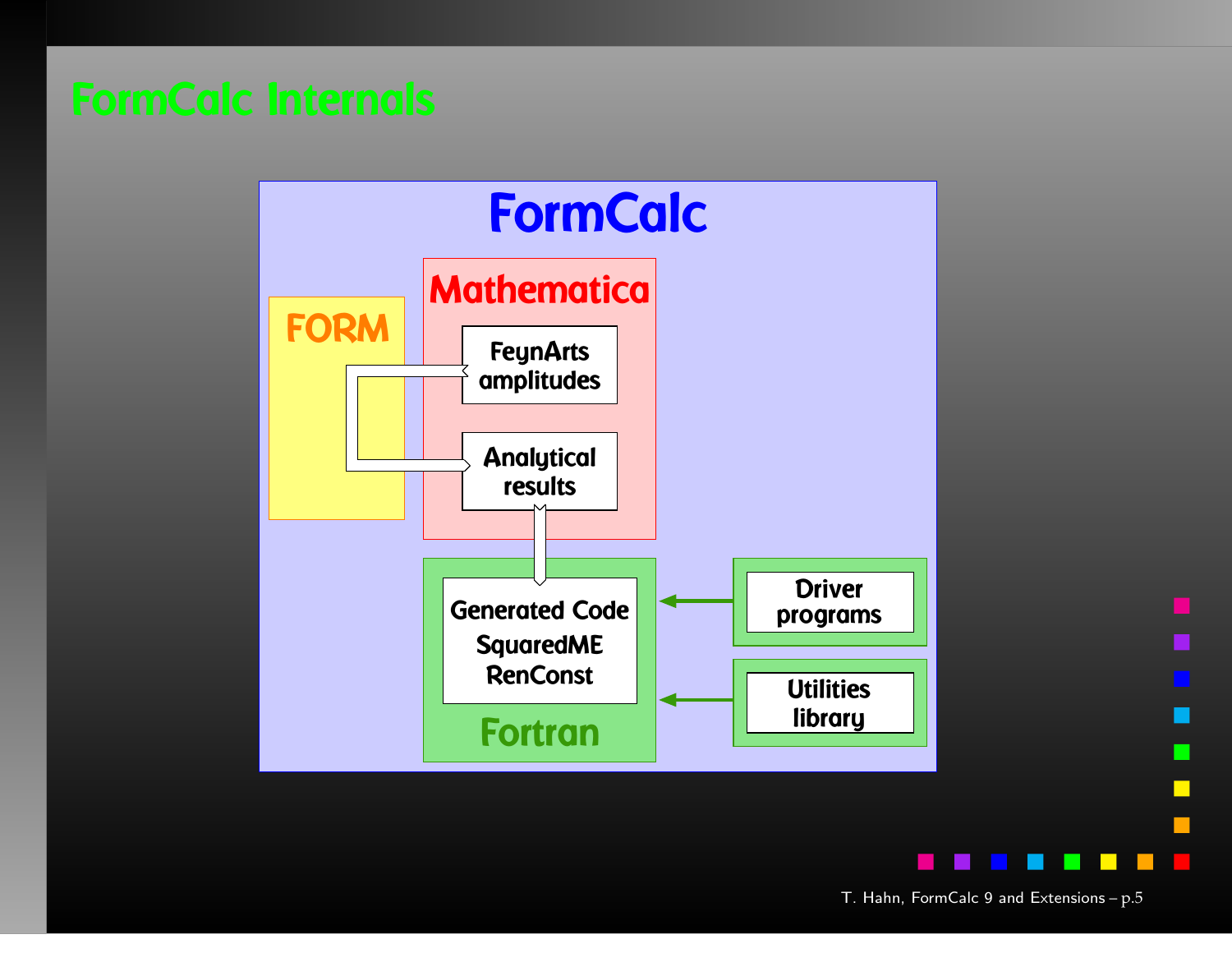Work in collaboration with Christian Schappacher

'Collected Wisdom' from several nontrivial SUSY calculations: arXiv:1511.06002, 1410.2787, 1112.2830, 1111.7289'Extended support' for MSSMCT model file.

### New Features:

- $\bullet$ Combining processes with (almost) arbitrary kinematics.
- $\bullet$ Improved code generation <sup>+</sup> drivers.
- $\bullet$ Optional output of non-vectorized code.
- Added various QCD functions (running, MS  $\rightarrow$  DR, etc.).
- $\bullet$ Improvements in makefiles, build.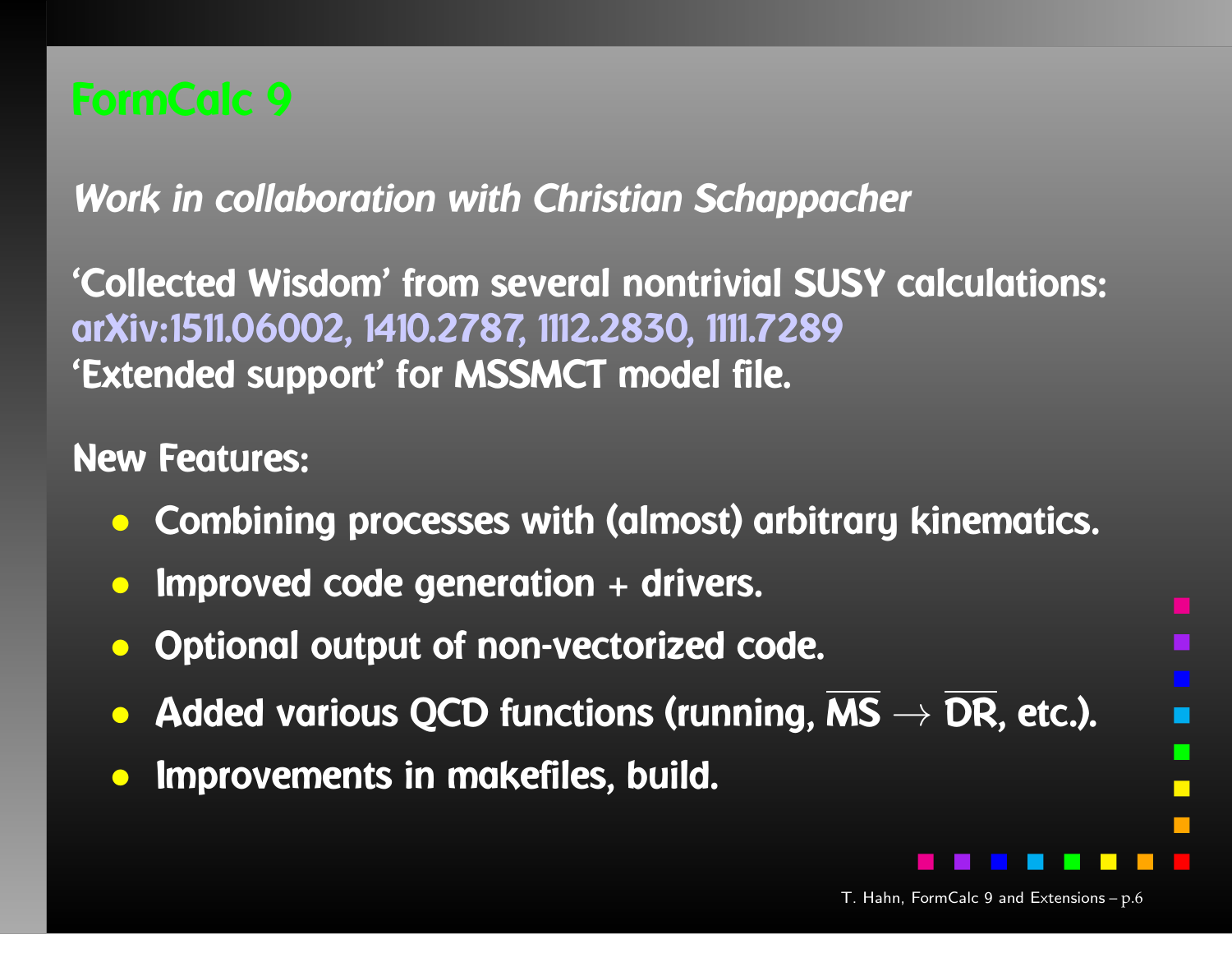- Generate each (partonic) process.
- **Put description for each in** partonic.h:

```
#define PID 1
#define PARTON1 i
#define PARTON2 j
#include "process/specs.h"
#include "parton.h"
```
- configure, compile.
- Typically used in hadronic computations, but can do also**e.g.**  $e^+e^-$  →  $\{e^+e^-, \mu^+\mu^-, \tau^+\tau^-\}$ .
- Can combine only processes with the same number of external legs (same phase-space dim).

п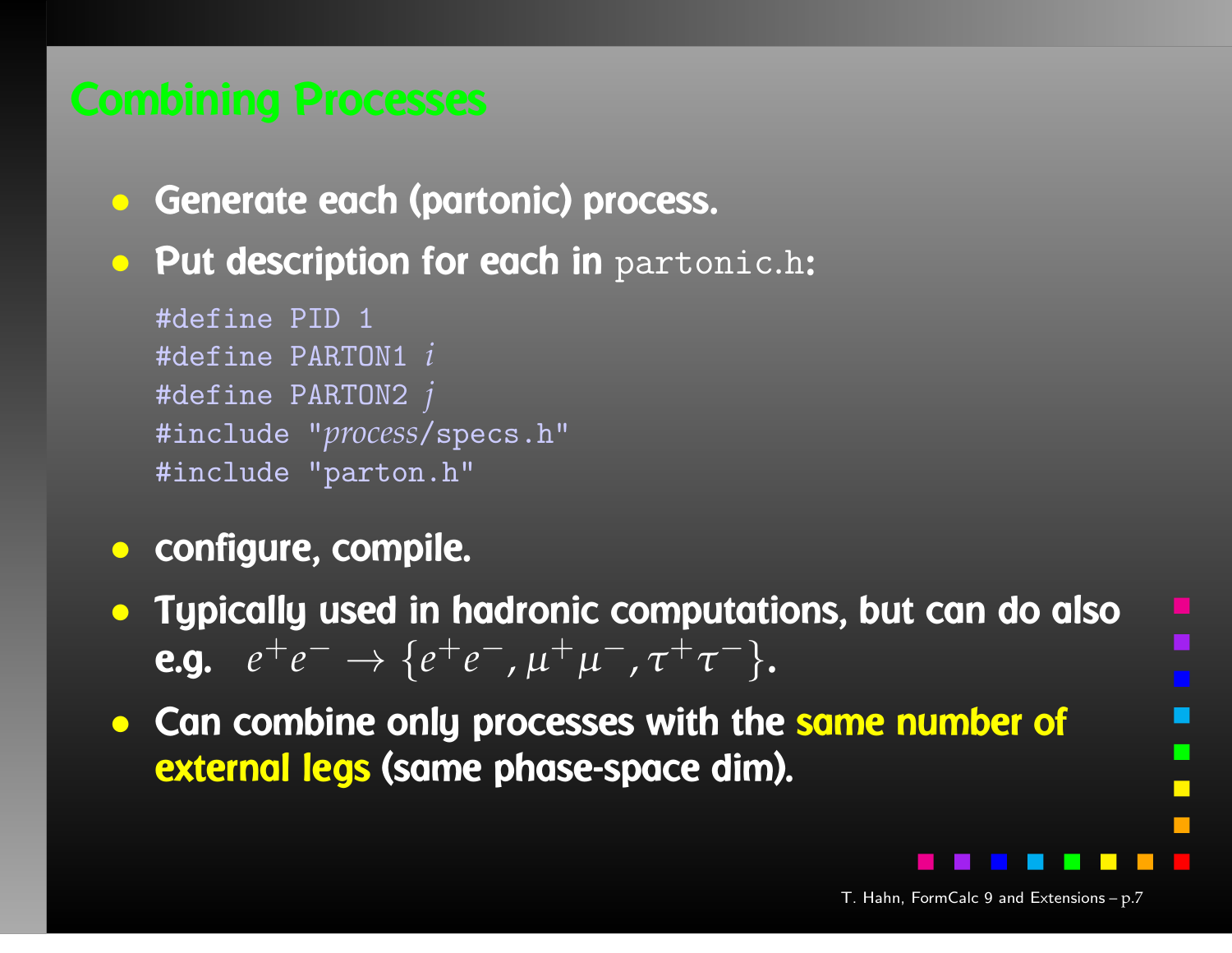- Formerly only selected one-particle cuts available, applied by restricting the integration bounds.
- Now available: 'Veto' cuts which set the cross-section to zero if the cut condition applies:

CUT  $E(i)$  CUT\_k(*i*) CUT\_ET(*i*) CUT\_kT(*i*) $CUT_y(i)$  CUT\_eta(*i*) CUT\_deltatheta(*i*)CUT\_cosdeltatheta(*i*) CUT\_R(*i*,*j*) CUT\_rho(*i*,*j*) CUT\_deltay(*i*,*j*) CUT\_deltaeta(*i*,*j*)CUT\_yprod(*i*,*j*) CUT\_etaprod(*i*,*j*) CUT\_deltaalpha(*i*,*j*) CUT\_cosdeltaalpha(*i*,*j*)CUT\_invmass(*i*,*j*)

straightforward to add more

```
\bullet• Construct cuts in run.F, e.g.
```
#define CUT1 CUT\_kT(3) .gt. <sup>10</sup>

T. Hahn, FormCalc <sup>9</sup> and Extensions – p.<sup>8</sup>

п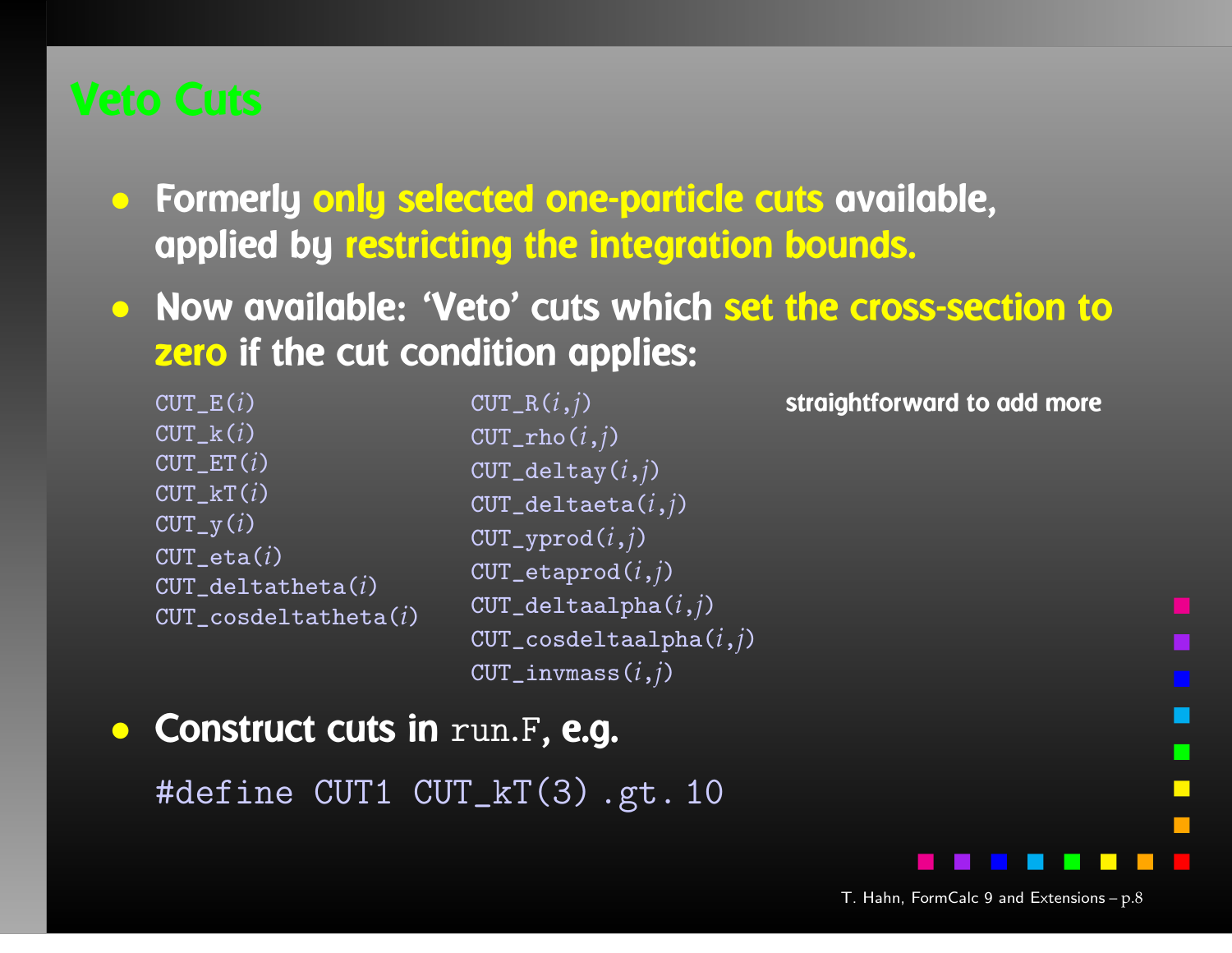- Generated code is by default vectorized in the helicities of the external particles.
- Not always useful, e.g. if one wishes to include the generated code in own code (adds complexity).
- $\bullet$ **• Can now remove all vector instructions/macros with**

SetLanguage["Fortran", "novec"] SetLanguage["C", "novec"]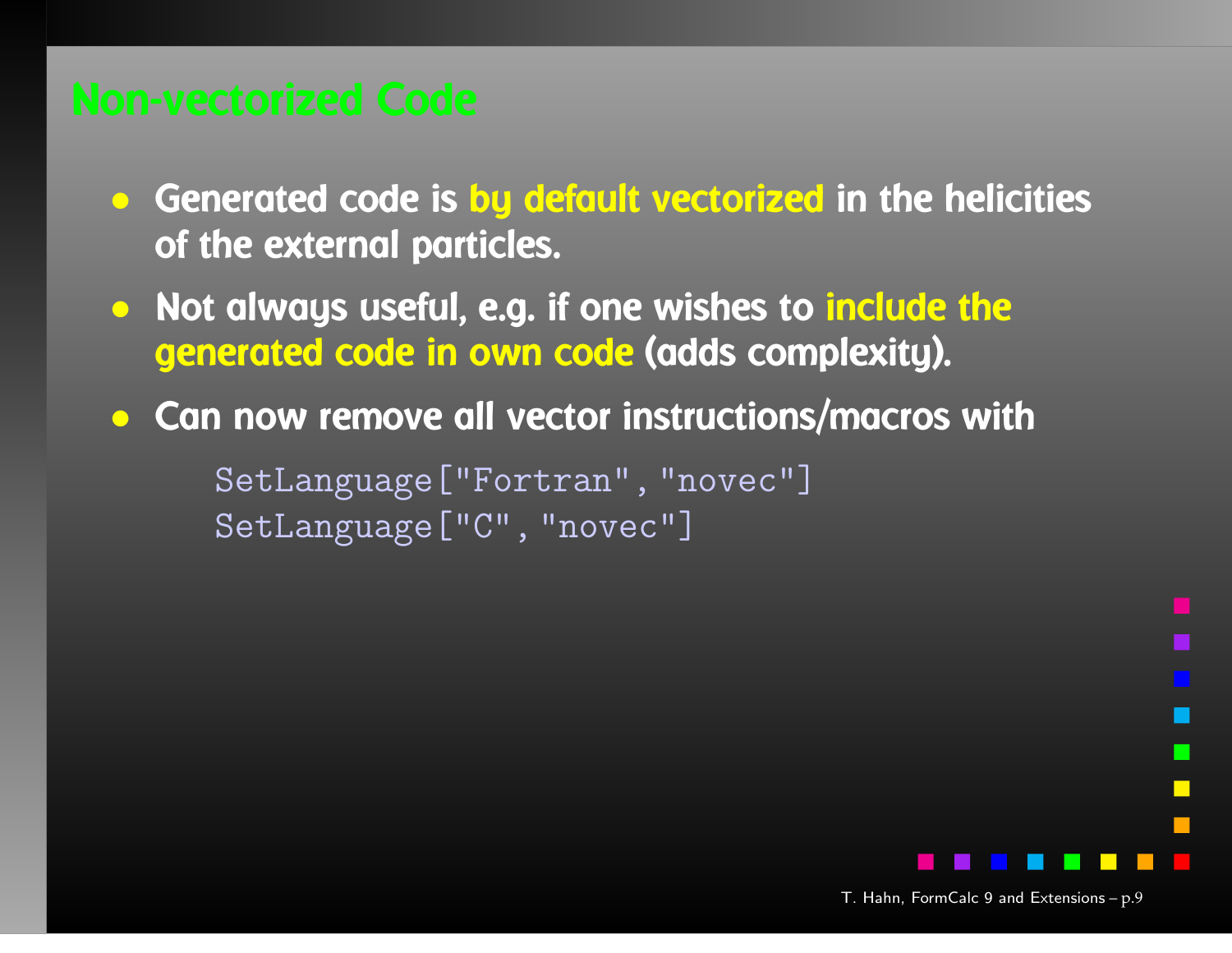# • Debugging statements already available for long:

*var*= *expr* DEB("*var*", *var* )

# • New: Checking statements of the form

CHK\_PRE(*var*)*var*= *expr* CHK\_POST("*var*", *var* )

# • Implement e.g. as

#define DEB(*tag*,*var*) print \*, *tag*, *var* #define CHK\_PRE(*var*) tmp <sup>=</sup> *var* #define CHK\_POST(*tag*,*var*) if( abs(*var* - tmp) .gt. 1D7 ) stop *tag*

• Very efficient for finding problems with <sup>a</sup> particular parameter point (in <sup>a</sup> ton of generated code).

T. Hahn, FormCalc <sup>9</sup> and Extensions – p.<sup>10</sup>

П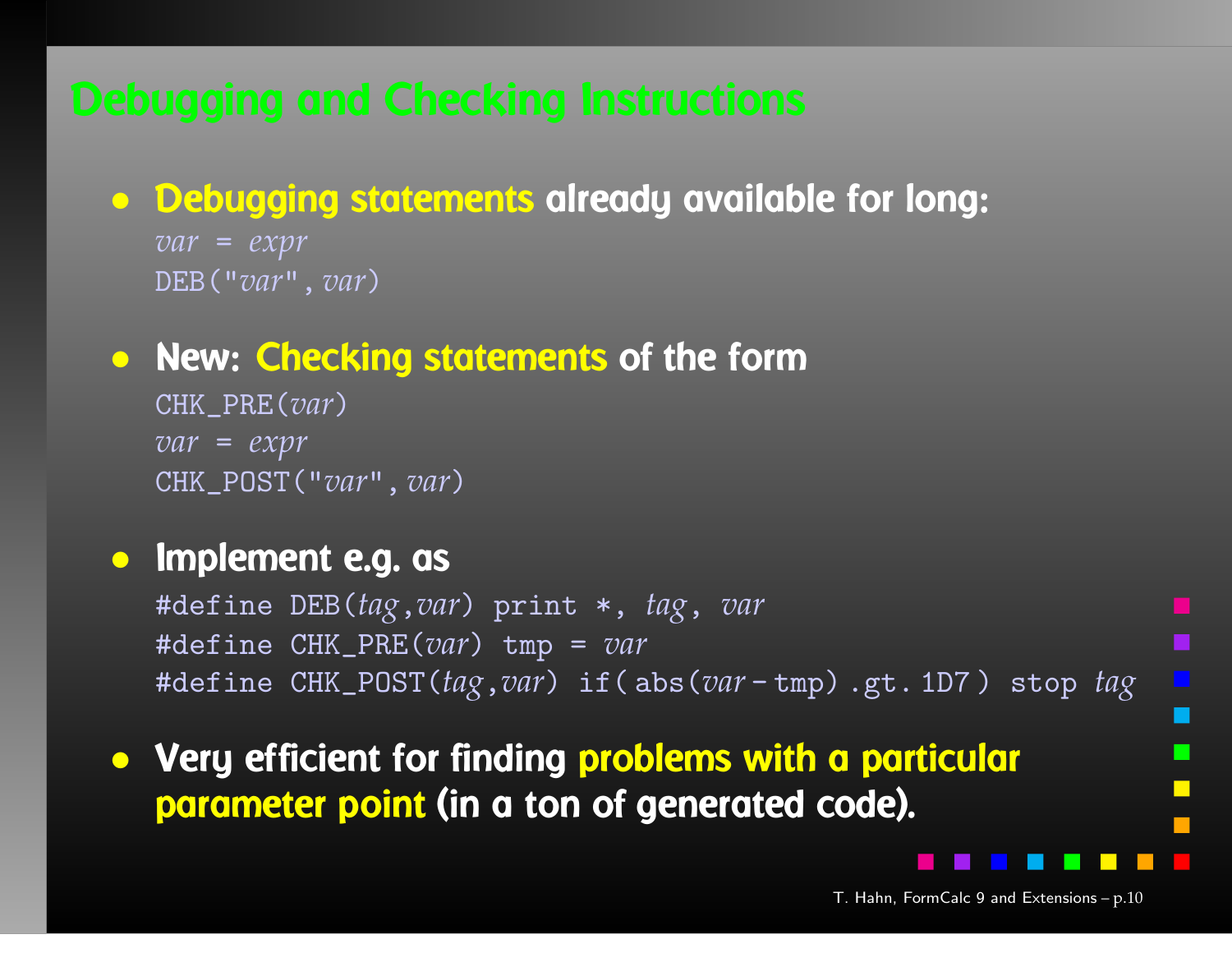Added various QCD utility functions:

- $\bullet \;\; \alpha_{\scriptscriptstyle S}^{\scriptscriptstyle \textsf{MS}}(\mathcal{Q})$  up to 4L, from RunDec [hep-ph/0004189],
- $\bullet \ \ m_q^{\textsf{MS}}(Q_1) \rightarrow m_q^{\textsf{MS}}(Q_2)$  up to 3L, from RunDec,
- $m_q^{\textsf{MS}}(Q) \rightarrow m_q^{\textsf{OS}}$  up to 3L, from RunDec,
- $\bullet \;\; \alpha_{\scriptscriptstyle S}^{\scriptstyle \textsf{MS}}\to \alpha_{\scriptscriptstyle S}^{\scriptstyle \textsf{DR}}$  up to 2L, from arXiv:0706.2953.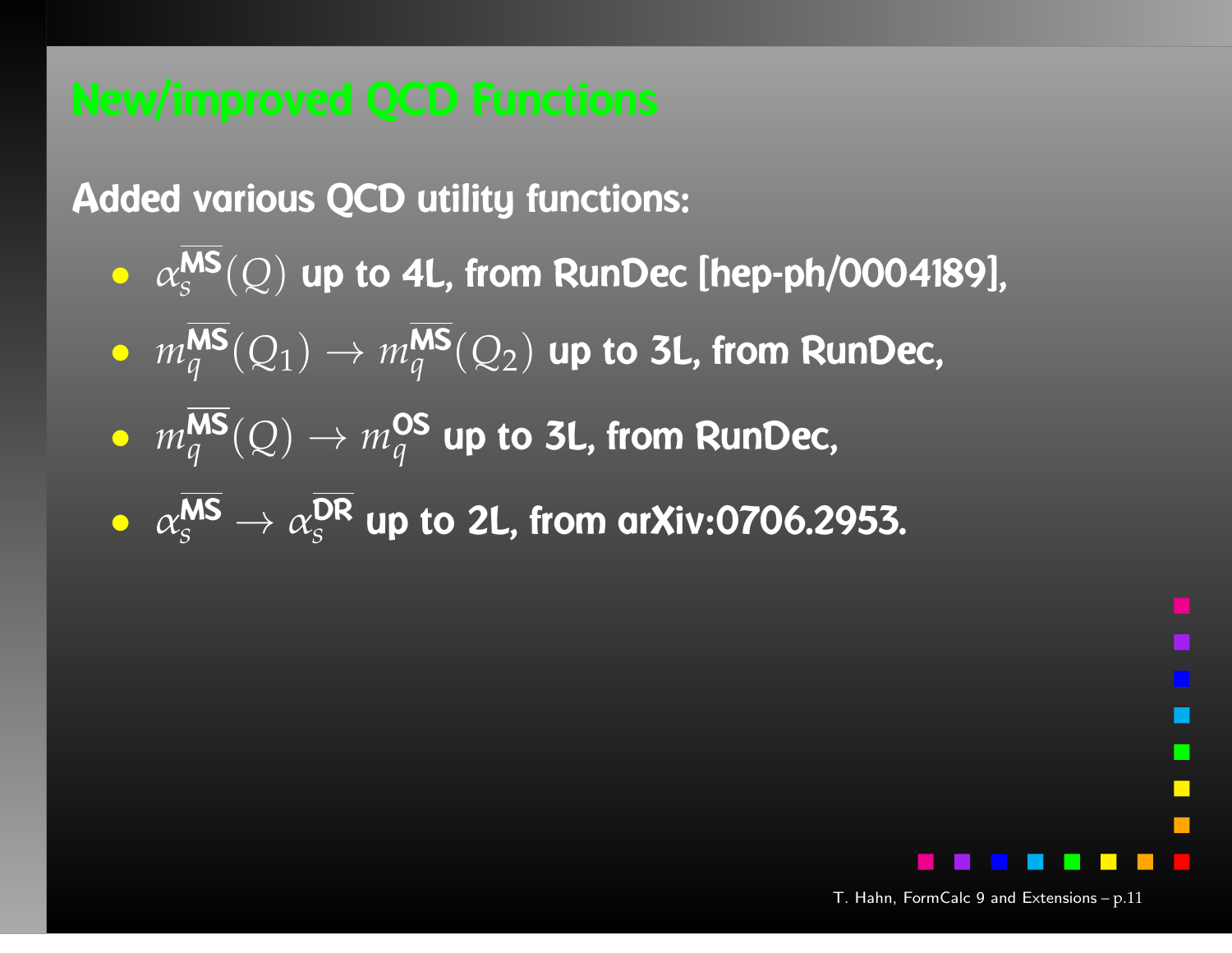• Can now define Renormalization constants with arbitraryheads, e.g. mass shifts. Each head goes in separate file:

RenConst[.] := ... → RenConst.F, .h *(normal)* MassShift[.] := ... → MassShift.F, .h *(new)*

• Creates subsets of RC-like objects, i.e. results of loop calculation but constant (external kinematics fixed). Example: shifts used in the iterative determination of  $\Delta b$ : RCs need not all be recomputed in each iteration <sup>=</sup> faster.

### $\bullet$ Computation:

CalcRenConst[*expr*, MassShift] *(manual)*  $\texttt{\$RenConst} = \{\texttt{RenConst},\ \texttt{MassShift}\}$ 

*(automatic)*

i.e. the Model file can request that MassShift be computed by adding it to \$RenConst.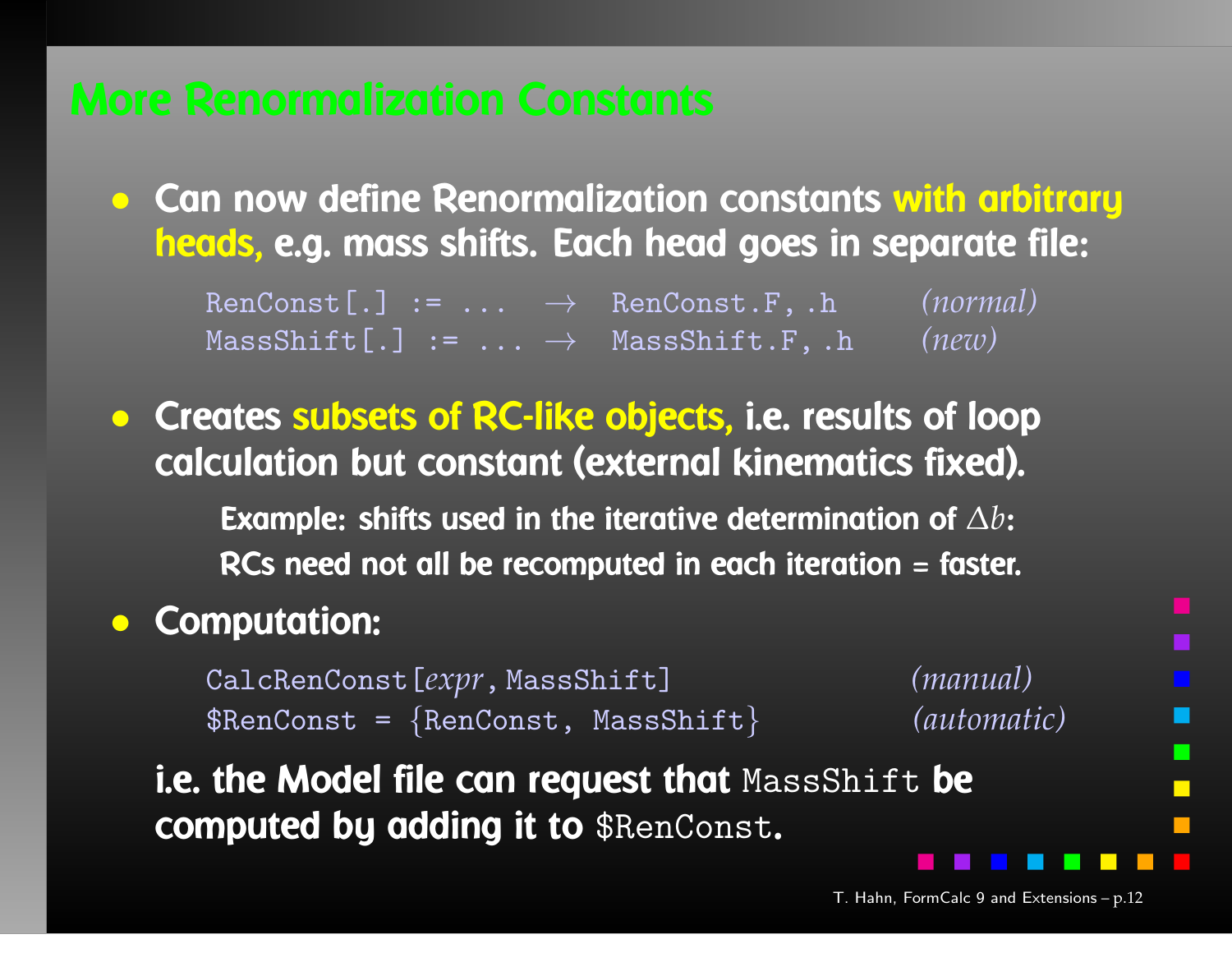### Often special requirements:

- Resummations (e.g. *hbb* in MSSM),
- $\bigodot$ Approximations (e.g. gaugeless limit),
- K-factors,
- $\bullet$ Nontrivial renormalization.

### Software design so far:

- $\bullet$ Mostly 'monolithic' (one package does everything).
- $\bullet$ • Often controlled by parameter cards, not easy to use beyond intended purpose.
- $\bullet$ May want to/must use other packages.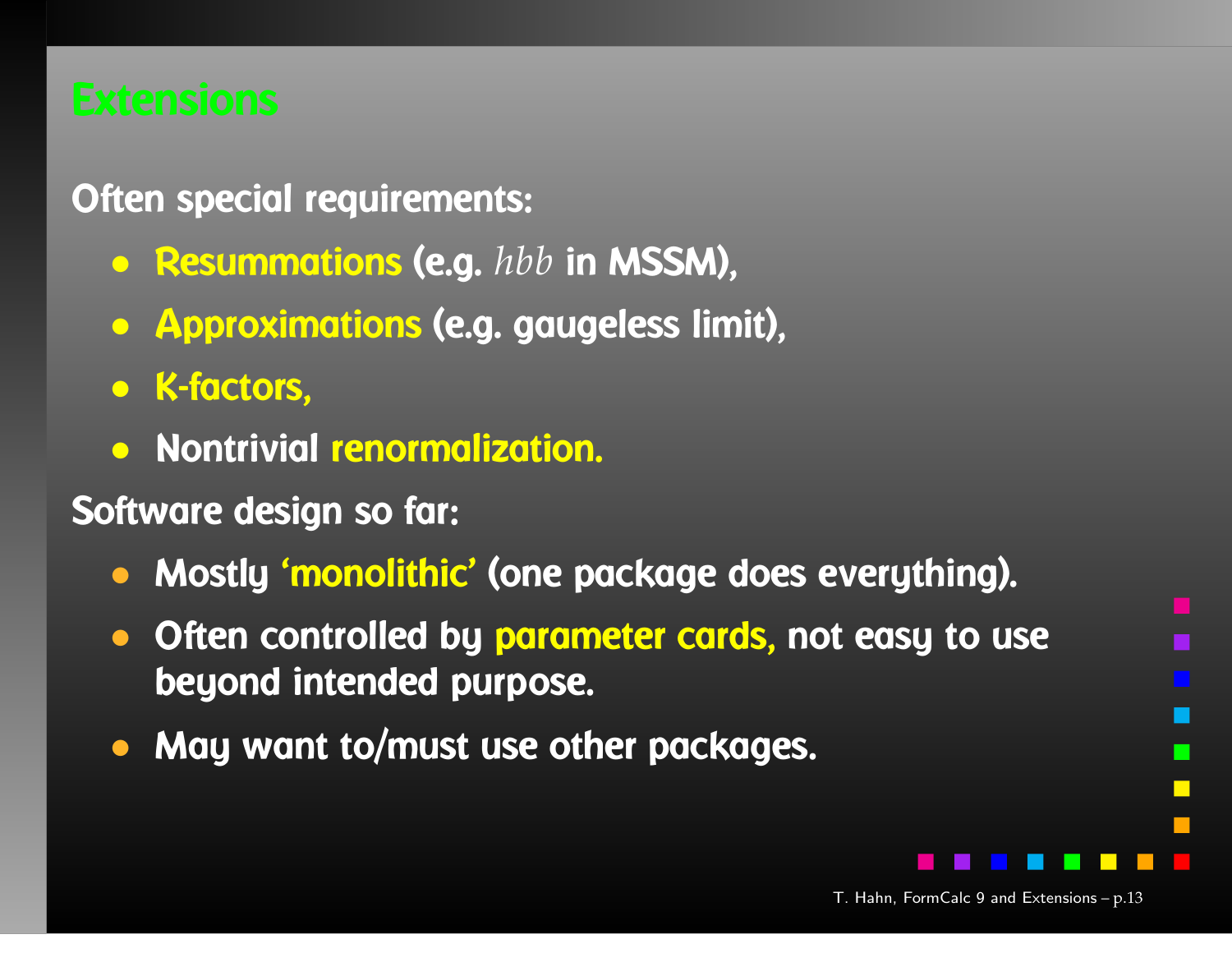Work in collaboration with Sebastian Paßehr

- FeynHiggs computes MSSM Higgs mass corrections, including leading 2L contributions:  $\mathcal{O}(\alpha_{s}\alpha_{t}),\,\mathcal{O}(\alpha_{t}^{2}).$
- $\bigodot$  $\bullet$   $\mathcal{O}(\alpha_t^2)$ : Diagrammatic 2L calculation in full cMSSM. Hollik, Paßehr <sup>2014</sup>
	- $\begin{array}{ccc} \textcircled{1} & \textup{Unrenormalized 2L self-energies} \ \textcircled{2} & \textcircled{3} & \textcircled{2} & \textcircled{3} \end{array}$  $\Sigma_{hh}^{(2)}$ ,  $\Sigma_{hH}^{(2)}$ ,  $\Sigma_{hA}^{(2)}$ ,  $\Sigma_{HH}^{(2)}$ ,  $\Sigma_{HA}^{(2)}$ ,  $\Sigma_{AA}^{(2)}$ ,  $\Sigma_{H^+H^-}^{(2)}$ in gaugeless approximation at  $p^2=0$  at  ${\cal O}(\alpha_t^2)$ .
	- ➁ 1L diagrams with insertions of 1L counterterms.
	- **③ 2L counterterms for ①.**
	- $\bigcircledA$  $\oplus$  **2L tadpoles**  $T_h^{(2)}$ ,  $T_H^{(2)}$ ,  $T_A^{(2)}$  at  $\mathcal{O}(\alpha_t^2)$  appearing in  $\oplus$ .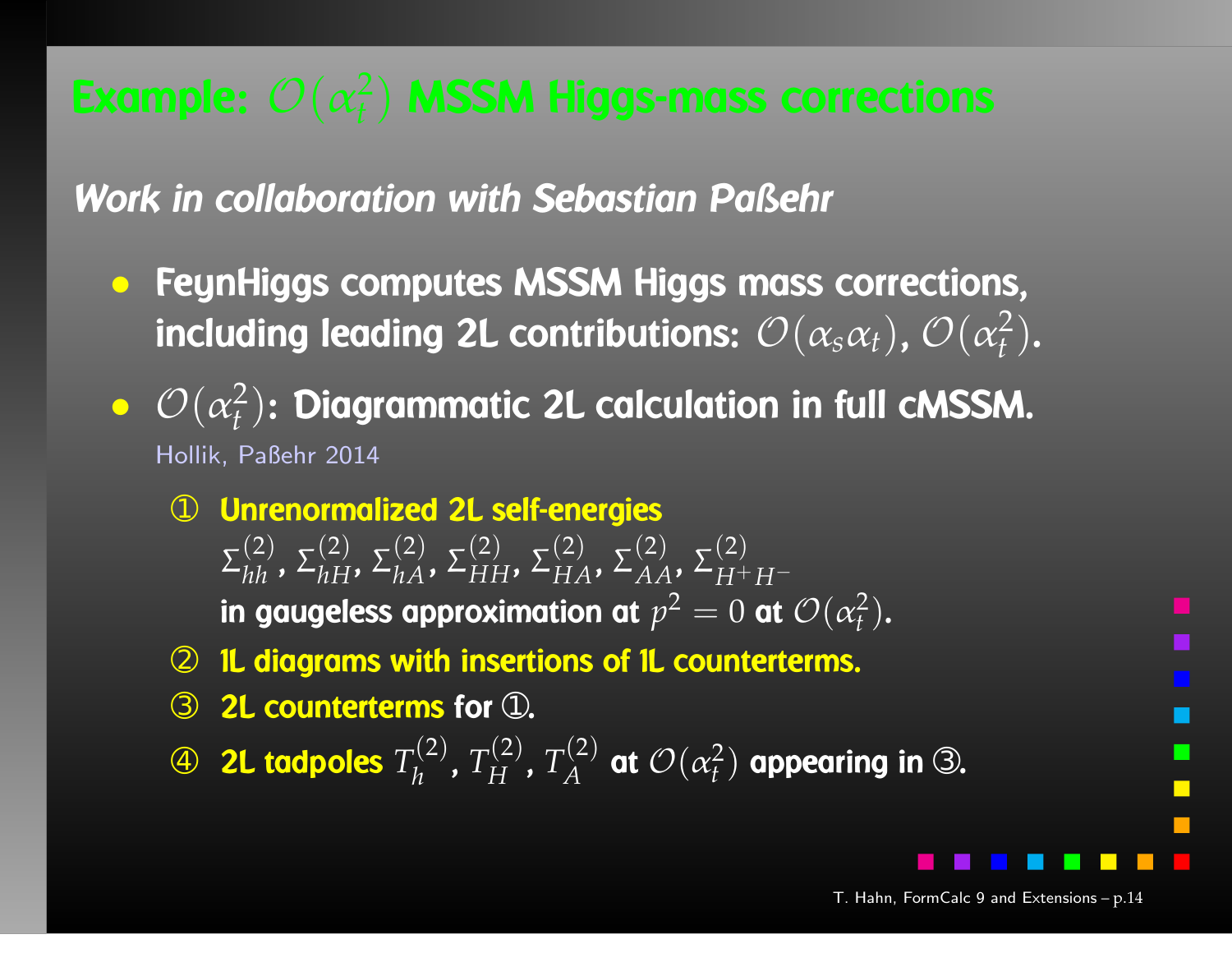- Starting point: several Mathematica <sup>8</sup> *(sic)* notebooks with parallel instructions poured all over, duplicate code (e.g. gaugeless limit implemented multiply), etc.
- Reorganization of entire procedure:
	- Break calculation into several steps.
	- $\bullet$  Implement each step as independent program(invoked from command line).
	- $\bullet$ In lieu of 'in vivo' debugging keep detailed logs.
	- $\bullet$ Coordinate everything through <sup>a</sup> makefile.
- Outcome: Template for 2L calculation in nontrivial model with nontrivial renormalization with optimized output.
- $\bullet$  No single control program (e.g. single Mathematica session) like in package's demo programs.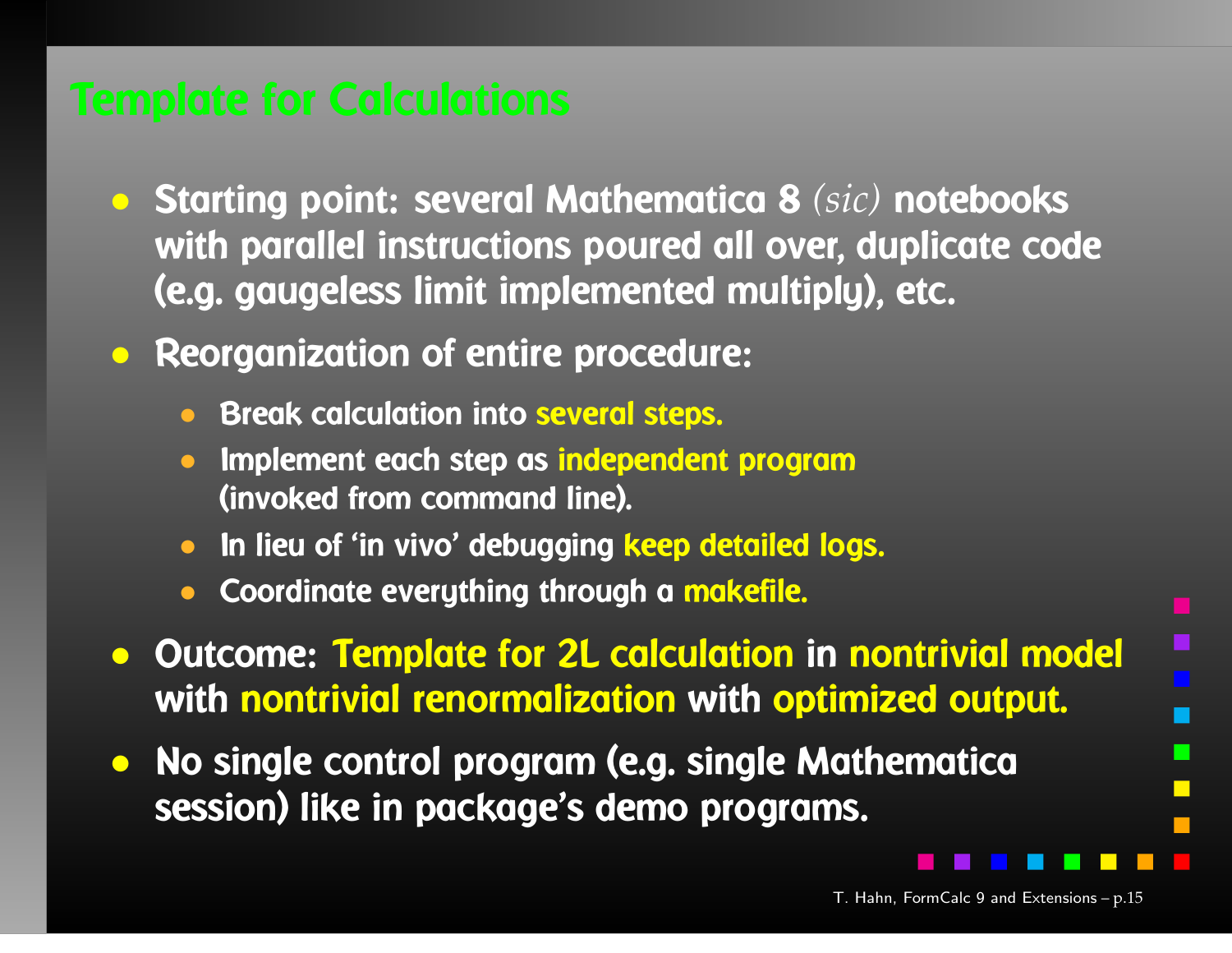### Will use external packages

• FeynArts (for diagram generation), Hahn 2001–2015

• MSSMCT.mod (MSSM model file with 1L counterterms), Schappacher et al. <sup>2014</sup>

### • FormCalc (for 1L tensor reduction, code generation), Hahn 1996–2015

• TwoCalc (for 2L tensor reduction).

Weiglein et al. 1992, <sup>1994</sup>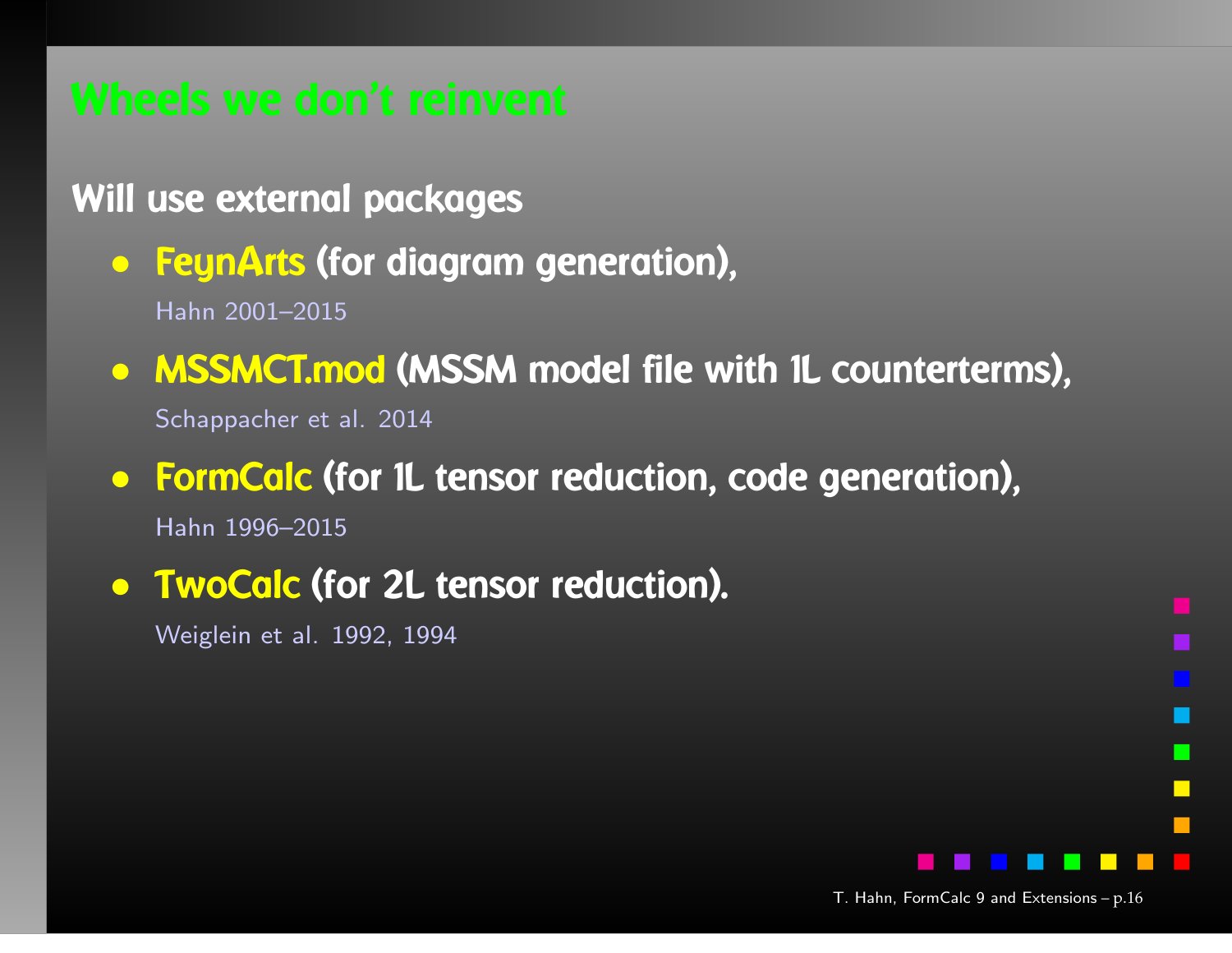## Calculation split into <sup>7</sup> (8) steps:

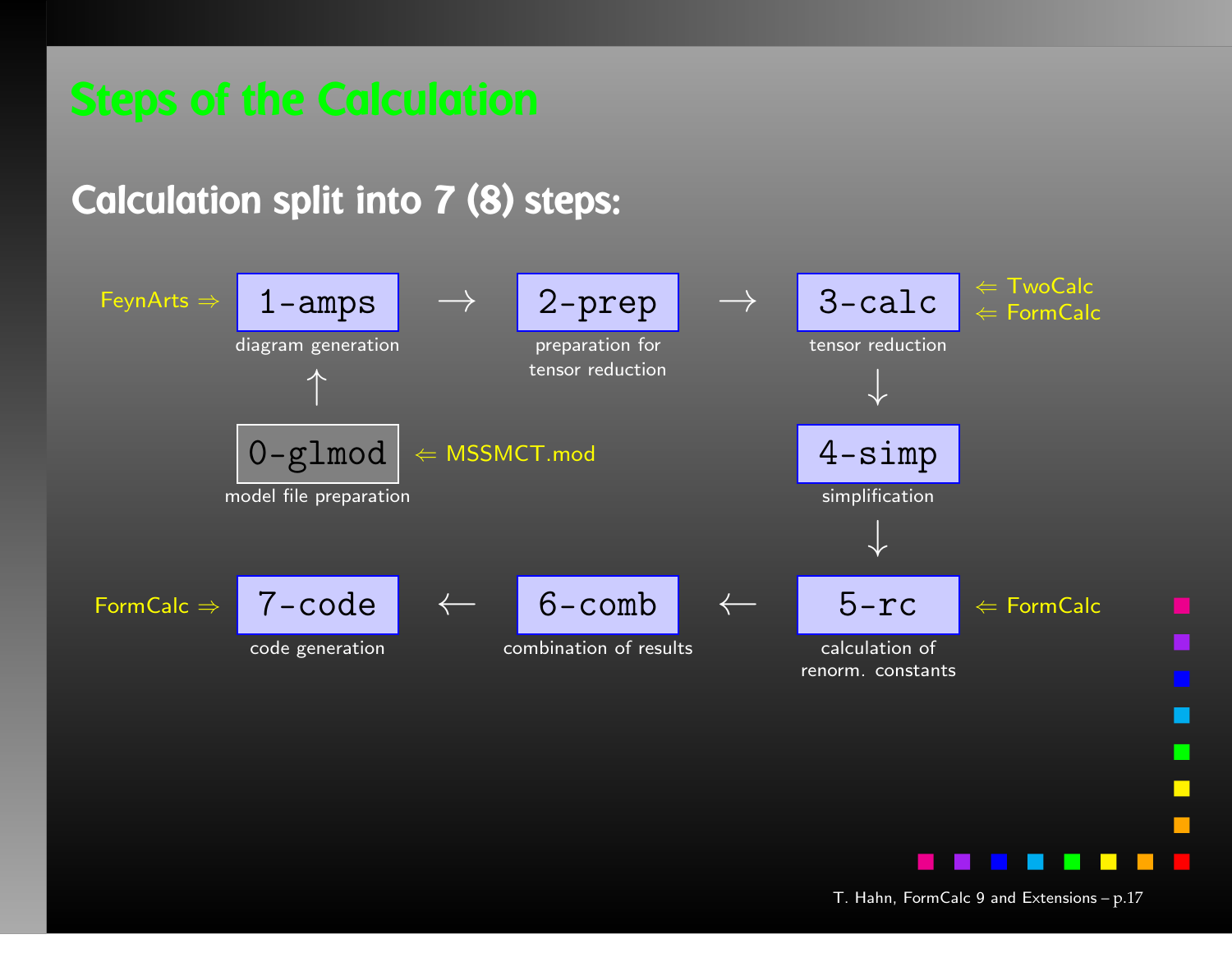- Shell scripts (/bin/sh), run from command line as e.g. ./1-amps arg<sup>1</sup> arg<sup>2</sup>
- arg<sup>1</sup> <sup>=</sup> h0h0, h0HH, h0A0, HHHH, HHA0, A0A0, HmHp (self-energies), h0, HH, A0 **(tadpoles).**
- $\arg 2 = 0$  for virtual 2L diagrams, 1 for 1L diagrams with 1L counterterms.
- $\bullet$ Inputs/outputs defined in first few lines, e.g.

in=m/\$1/2-prep.\$2out=m/\$1/3-calc.\$2

- Symbolic output  $+$  log files go to 'm' subdirectory.  $\textsf{Log file} = \textsf{Output file} + \textsf{ilog}.gz$
- $\bullet$ Fortran code goes to 'f' subdirectory.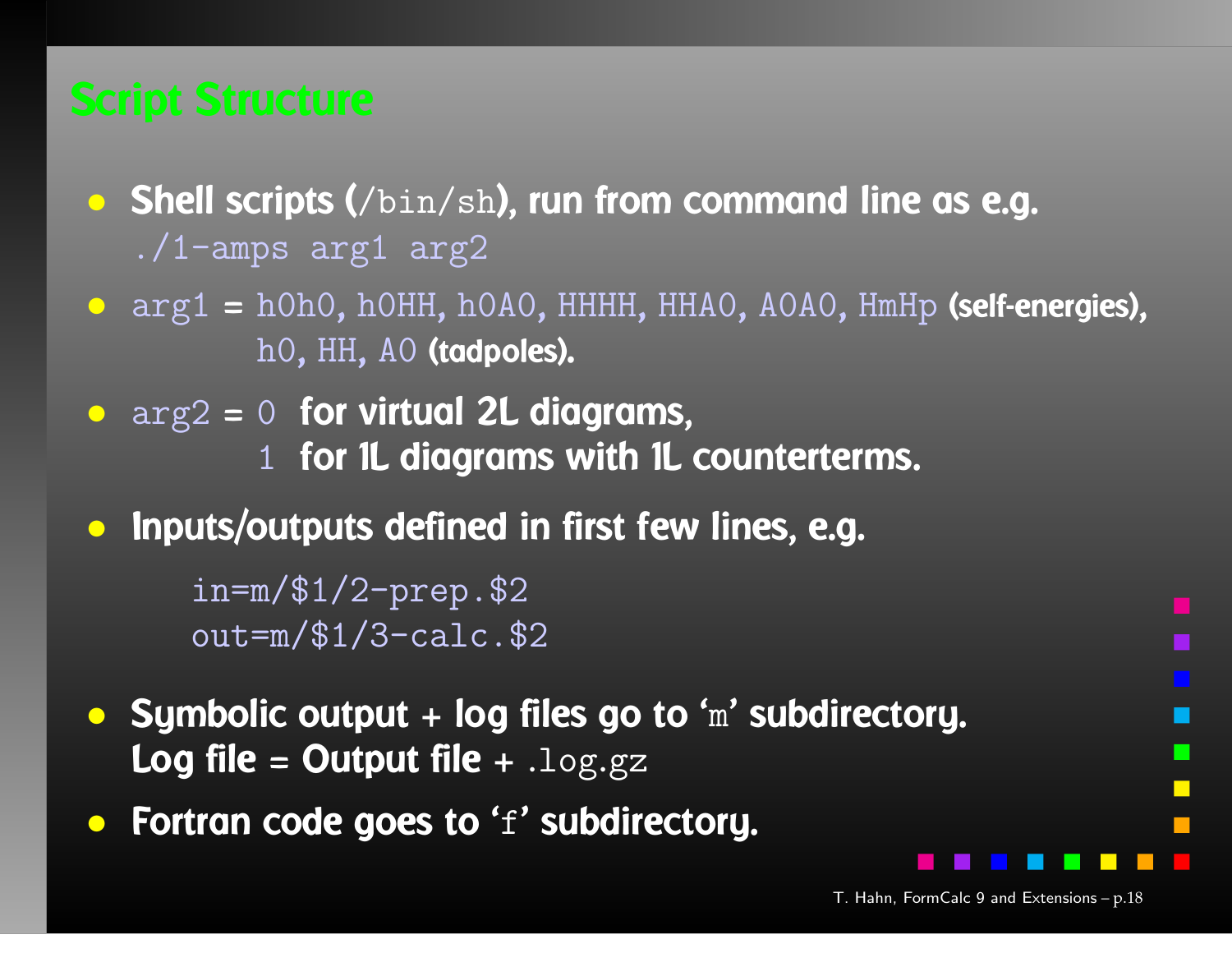### Efficient batch processing with Mathematica:

# Put everything into <sup>a</sup> script, using sh's Here documents:

```
#! /bin/sh ................ Shell Magic
math << \angle EOF \angle ............... start Here document (note the \setminus)
   << FeynArts'
   << FormCalc'
  top = CreateTopologies[...];
   ...\_E0\mathrm{F}_{\_} \cdots\cdots\cdots\cdots\cdots\cdots\cdots end Here document
```
Everything between "<< \*tag*" and "*tag*" goes to Mathematicaas if it were typed from the keyboard.

Note the "\" before  $tag$ , it makes the shell pass everything literally to Mathematica, without shell substitutions.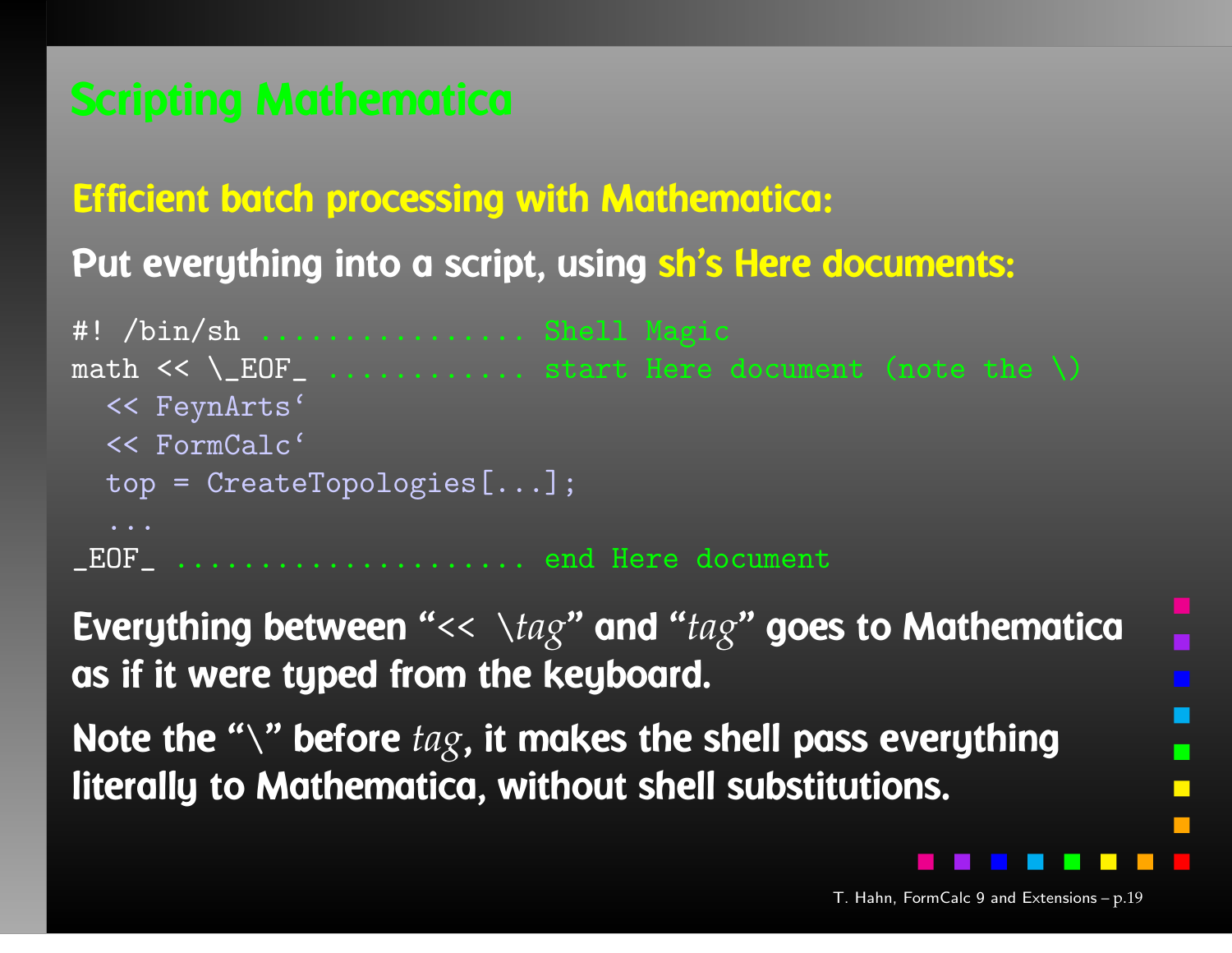- Everything contained in one compact shell script, even if it involves several Mathematica sessions.
- Can combine with arbitrary shell programming, e.g. canuse command-line arguments efficiently:

```
#! /bin/sh
math -run "arg1=$1" -run "arg2=$2" ... << \END
  ...END
```
• Can easily be run in the background, or combined with utilities such as make.

Debugging hint: -x f<mark>lag</mark> makes shell echo every statement,  $\overline{\text{#!}}$  /bin/sh -x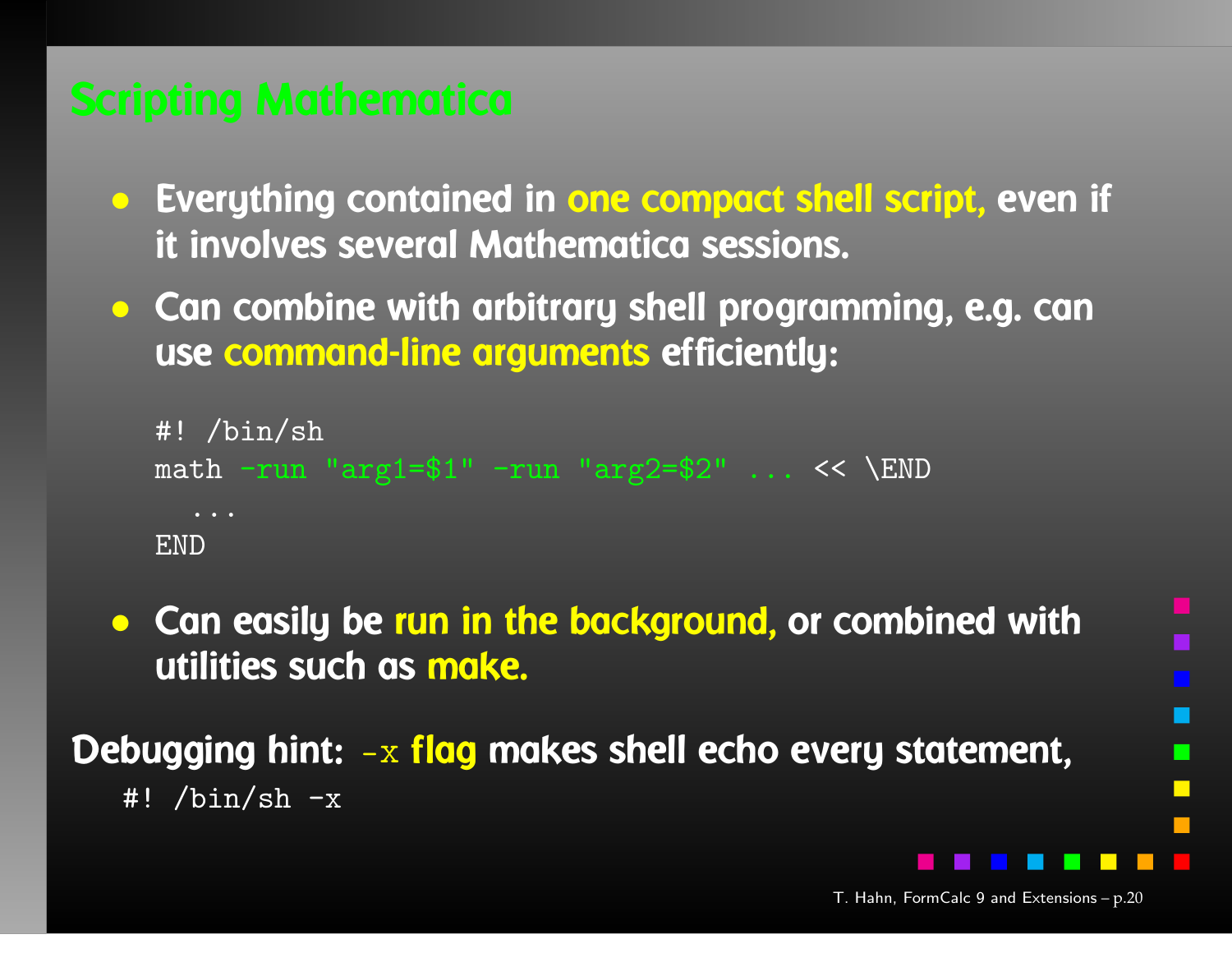Gaugeless approximation:

- ➀ Set gauge couplings *g*,*g* $^{\prime}=0\Rightarrow M_{W}$ ,  $M_{Z}=0$ .
- 2 Keep finite weak mixing angle.  $\circled{2}$

$$
\textcircled{3} \quad \text{Keep} \quad \frac{\delta M_W^2}{M_W^2} \quad \text{and} \quad \frac{\delta M_Z^2}{M_Z^2} \quad \text{finite.}
$$

Must set  $m_b=0$  so that  $\mathcal{O}(\alpha)$ matric and anu supersymmetric and gauge-invariant subset. 2*t*) corrections form

Most efficient to <mark>modify Feynman rules</mark> (not ③, though):

- **Load** MSSMCT.mod model file.
- $\bullet$ Modify couplings, remove zero ones.
- **Write out** MSSMCTg1.mod **model file.**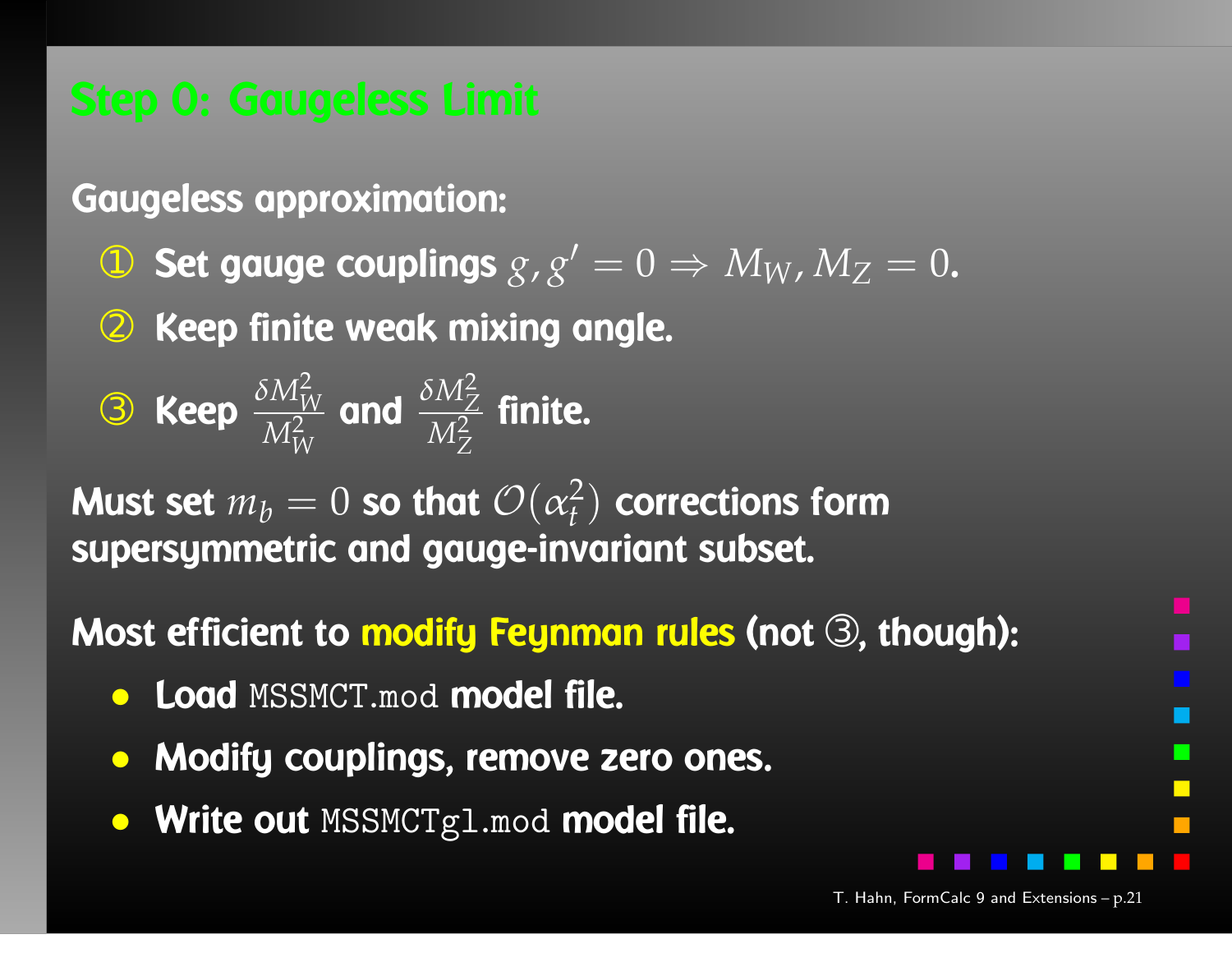• Generate 2L virtual and 1L+counterterm diagrams using wrappers for FeynArts functions.

Simple diagram selection functions, e.g.

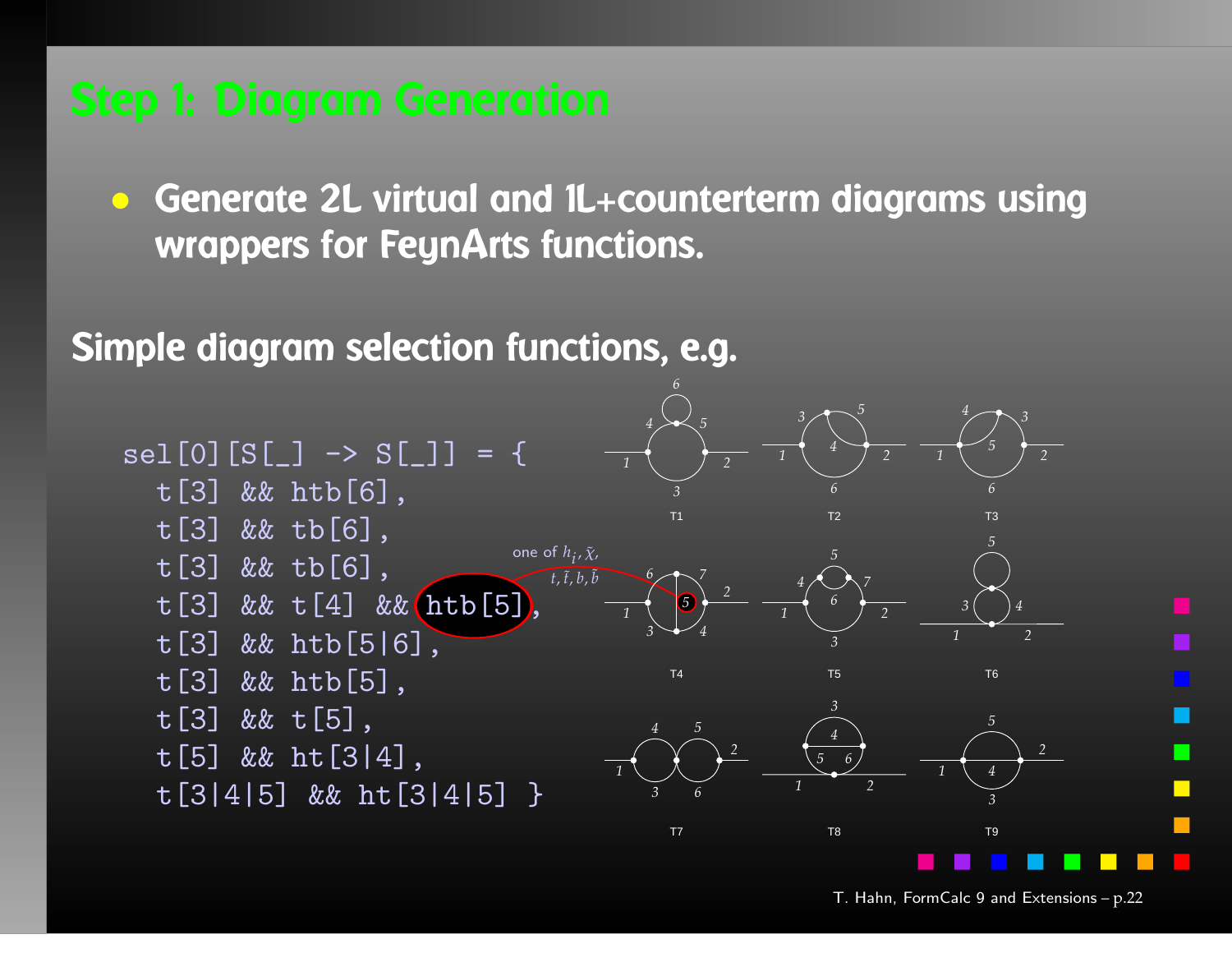- Take *p*2 $\overline{z} \rightarrow 0$  limit.
- $\bullet$  Simplify ubiquitous sfermion mixing matrices  $U_{ij}$ , mostly by exploiting unitarity ( $\sim$ ∼ $\sim$  50% size reduction).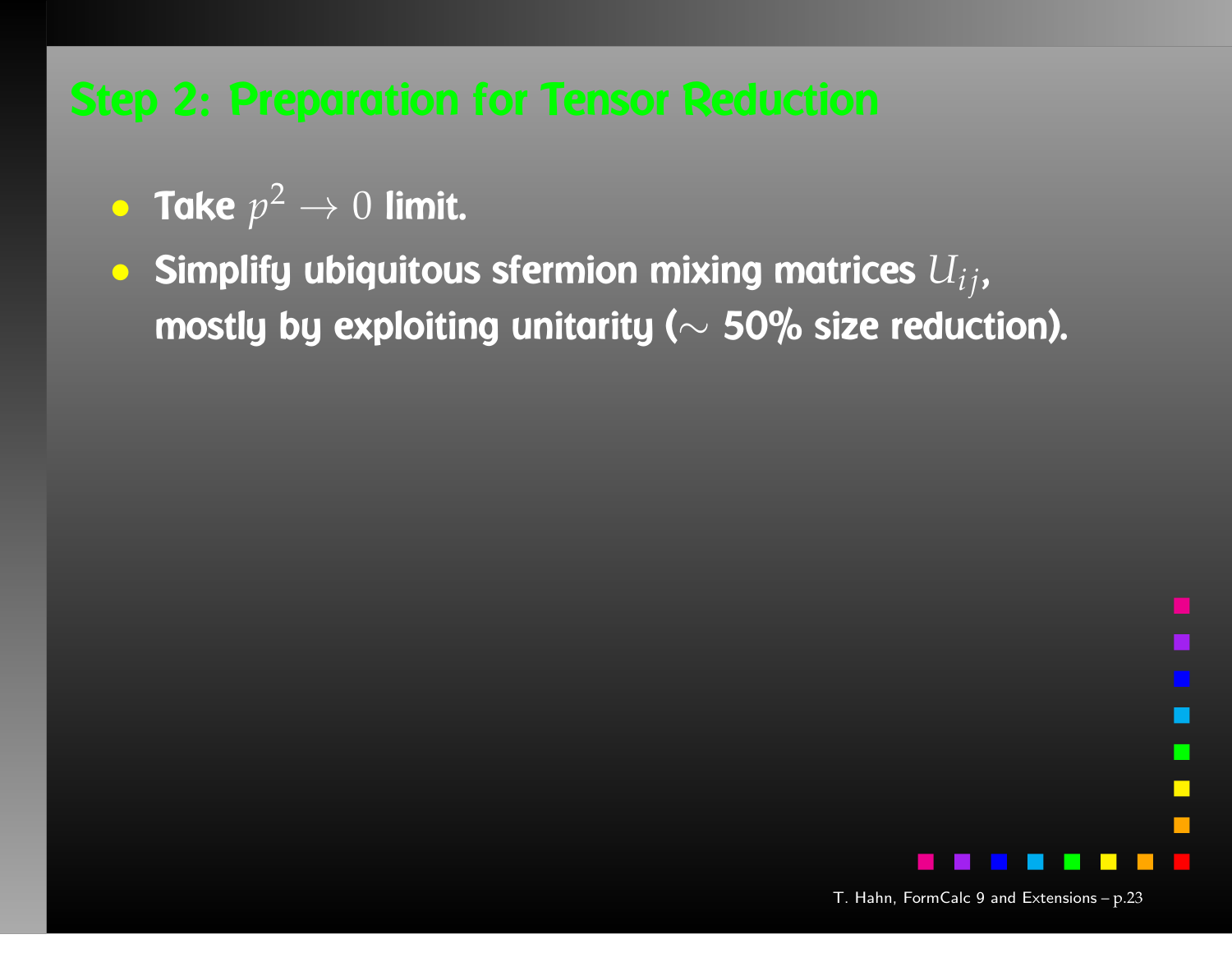Unitarity of 2 x 2 matrix:  $UU^{\dagger} = U^{\dagger}U =$  $U_{11}U_{11}^* + U_{12}U_{12}^* = 1$  $U_1$ <sub>1</sub> $U_2^*$  $=$  1, i.e.  $_{11}^*+U_{12}U_{1}^*$  $U_{21}U_{21}^{\ast}$  $j_2^* = 1$ ,  $_{21}^*+U_{12}U_{2}^*$  $U_{21}U_{11}^{\ast}$  $z_2^* = 0$ ,  $_{21}^*+U_{22}U_{2}^*$  $U_{11}U_{11}^{\ast}$  $z_2^* = 1$ ,  $_{11}^*+U_{22}U_{1}^*$  $U_{11}U_{12}^*$  $j_2^* = 0$ ,  $_{11}^*+U_{21}U_{2}^*$  $U_{12}U_{12}^*$  $_{21}^* = 1$ ,  $_{12}^*+U_{21}U_{2}^*$  $U_{12}U_{11}^{\ast}$  $z_2^* = 0$ ,  $_{12}^*+U_{22}U_{2}^*$  $z_2^* = 1$ ,  $_{11}^*+U_{22}U_{2}^*$  $_{21}^* = 0.$ 

Problem: Simplify will rarely arrange the *<sup>U</sup>*'s in just the waythat these rules can be applied directly.

Solution: Introduce auxiliary symbols which immediatelydeliver the r.h.s. once Simplify considers the l.h.s., i.e. increase the 'incentive' for Simplify to use the r.h.s.

But: Upvalues work only one level deep.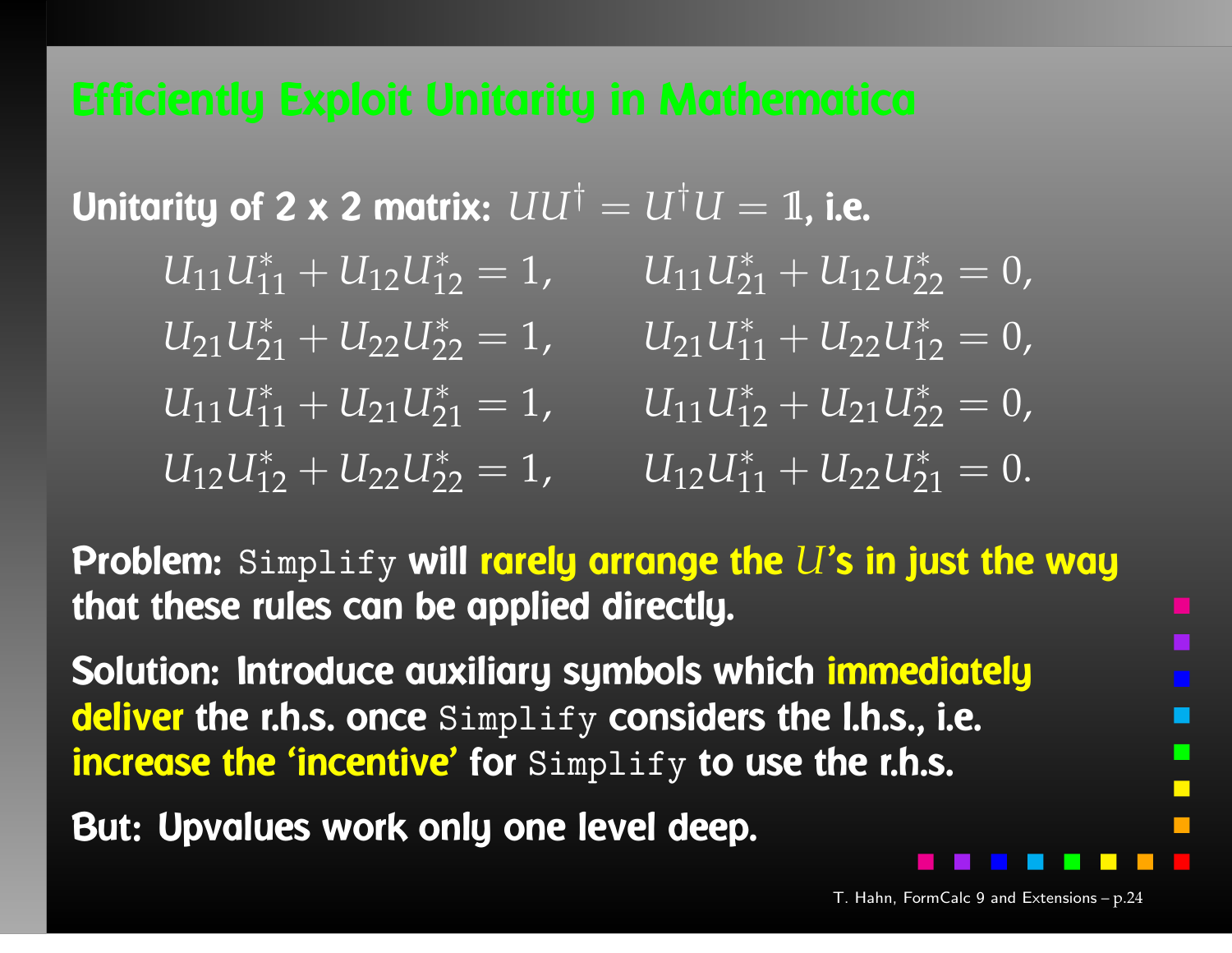**Introduce** 

```
USf[1,j] USfC[1
                    ,j]→ UCSf[1
                                    ,j],USf[2,j] USfC[2
                    , j] \rightarrow UCSf [2
                                    ,j],USf[1,
j] USfC[2
                   ,
j]→ UCSf[3
                                    ,
j],, + ditto for 1<sup>st</sup> index
```
and formulate unitarity for the UCSf:

 $UCSf[2,1] = UCSf[1,2]; \tUCSf[3,2] = -UCSf[3,1];$ <br> $UCSf[2,2] = UCSf[1,1]; \tUCSfC[3,2] = -UCSfC[3,1]$  $UCSfC[3,2] = -UCSfC[3,1];$  $UCSf[2,3] = -UCSf[1,3];$ 

 $UCSfC[2,3] = -UCSfC[1,3];$ 

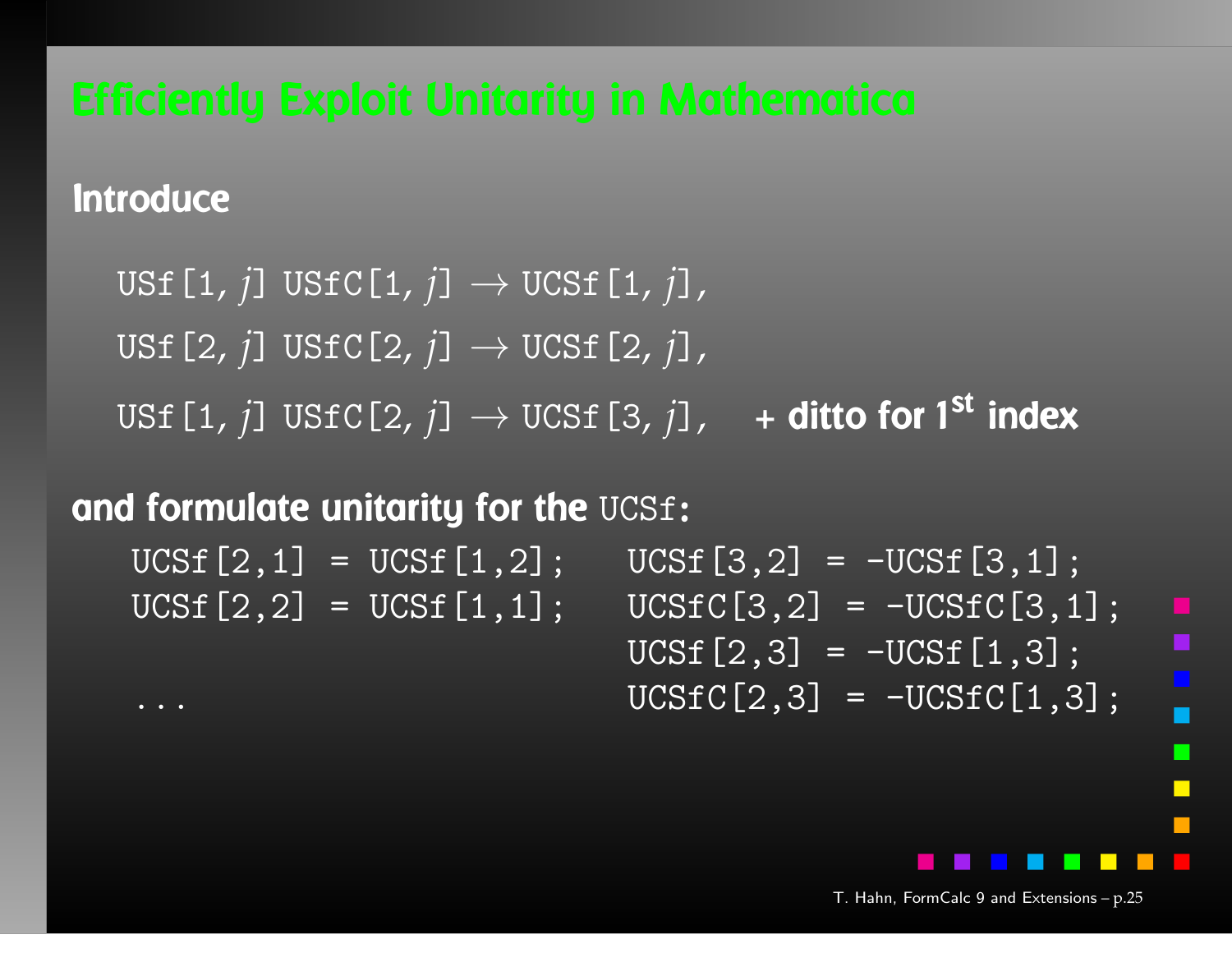- Relatively straightforward application of TwoCalc andFormCalc for tensor reduction.
- Observe: Need two Mathematica sessions since TwoCalc and FormCalc cannot be loaded into one session, easilyaccomodated in shell script.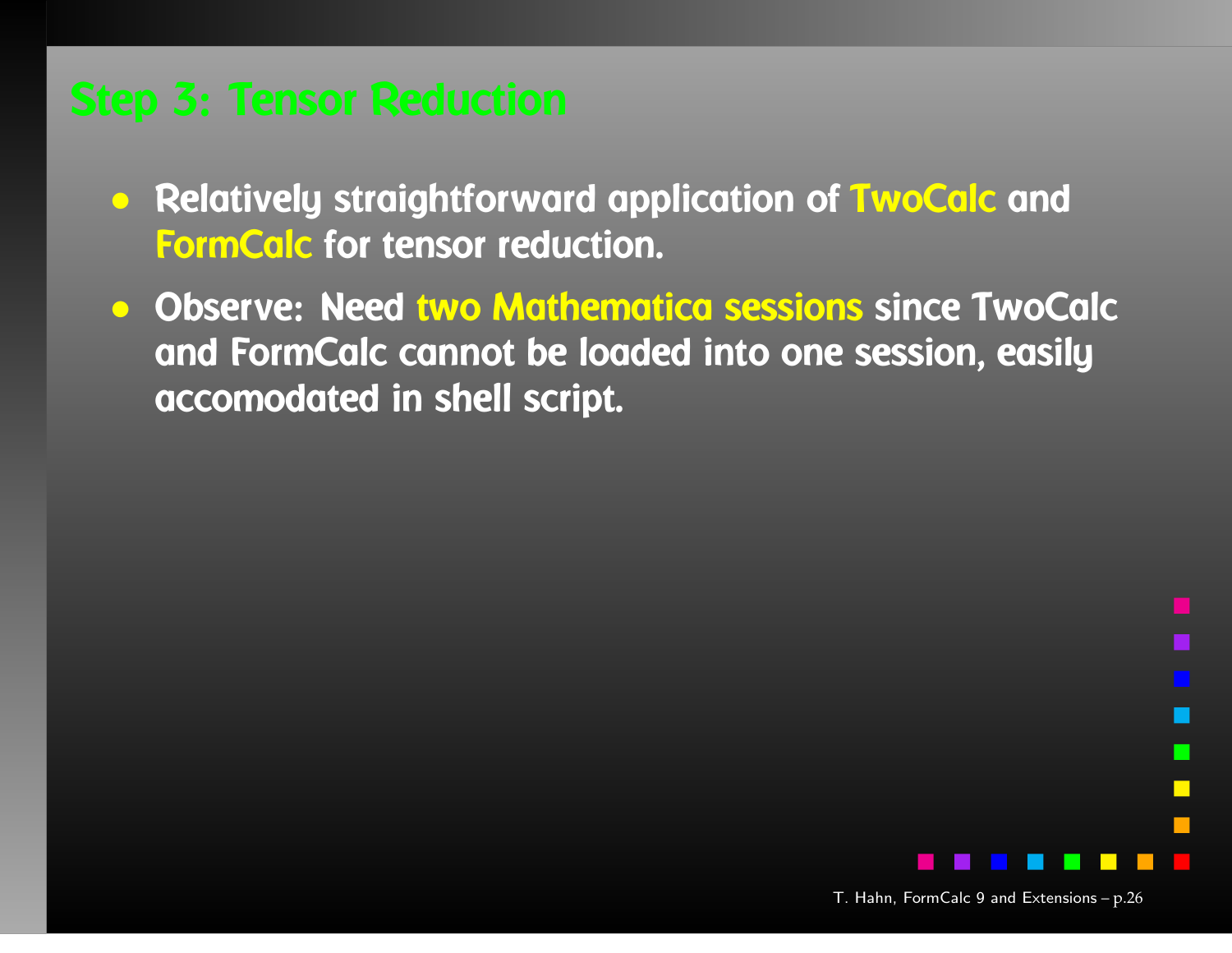- Tensor reduction traditionally increases # of terms most.
- Step <sup>4</sup> reduces size before combination of results.
- $\bigodot$ Empirical simplification recipe.
- 'DiagMark' trick (D. Stöckinger):
	- Introduce DiagMark[*<sup>m</sup>i*] where *<sup>m</sup><sup>i</sup>* <sup>=</sup> masses in loopin FeynArts output.
	- Few simplifications can be made between parts with  $\mathsf{different~DiagMark} \Rightarrow \mathsf{Can~apply~simpification~as} \ \mathsf{Cal\,I\,S} \cong \mathsf{Cam\_Dis} \ \mathsf{Cam\_Dis} \ \mathsf{Cam\_Dis} \ \mathsf{Cam\_Dis} \ \mathsf{Cam\_Dis} \ \mathsf{Cam\_Dis} \ \mathsf{Cam\_Dis} \ \mathsf{Cam\_Dis} \ \mathsf{Cam\_Dis} \ \mathsf{Cam\_Dis} \ \mathsf{Cam\_Dis} \ \mathsf{Cam\_Dis} \ \mathsf{Cam\_Dis} \ \mathsf{Cam\_Dis} \ \mathsf{Cam\_Dis} \ \mathsf{Cam\_Dis} \ \mathsf{Cam\_Dis} \ \mathsf{Cam\_Dis$

Collect[amp, \_DiagMark, simpfunc]

• Much faster.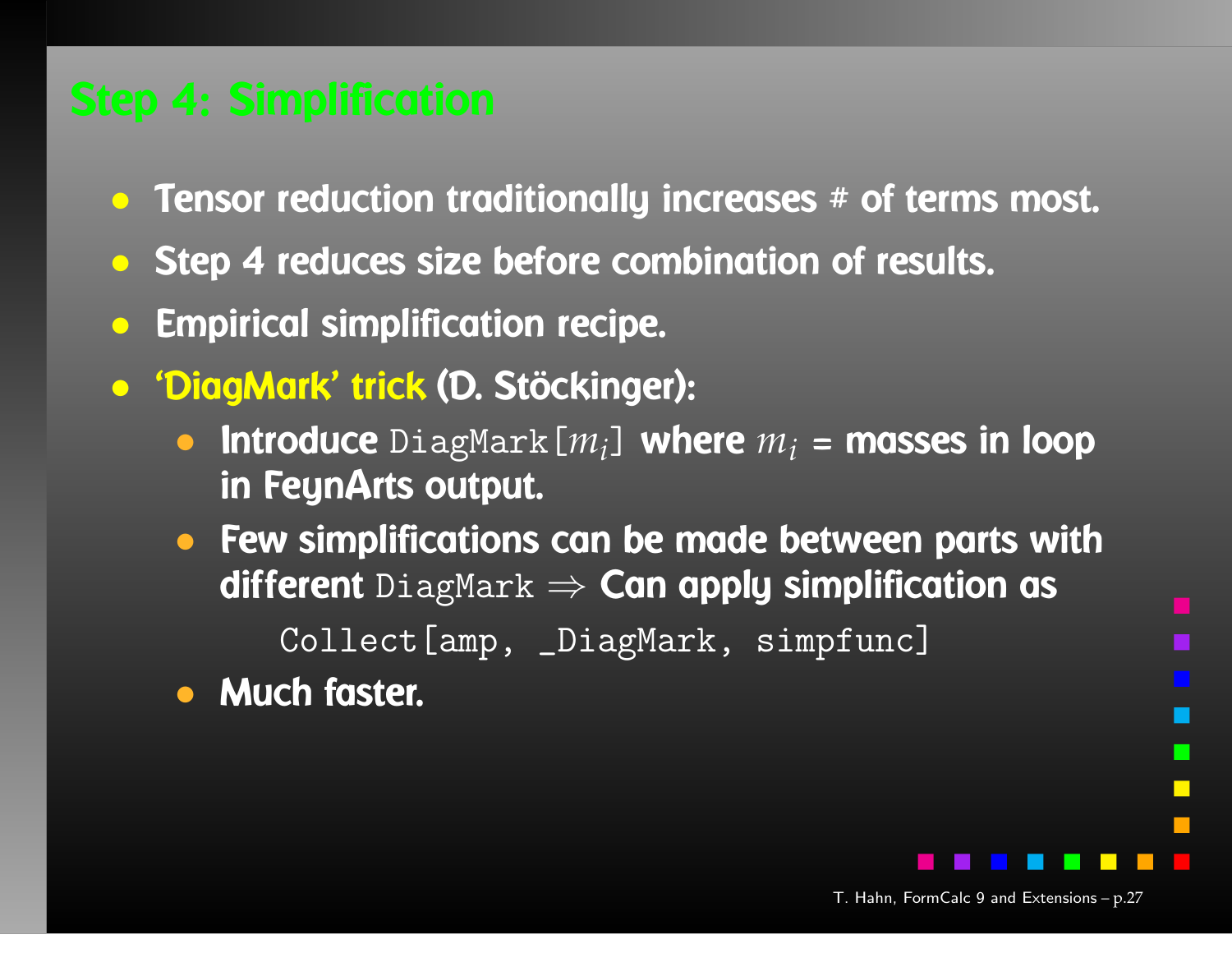- Compute 1L renormalization constants (RC) with FormCalc.
- Substitute explicit mass dependence in $dMV$ sq $1 \rightarrow MV2$   $dMV$ sq $1MV2$   $(V=W,Z)$ <br>a that gaugeless limit can be taken safel such that gaugeless limit can be taken safely.
- Expand in  $\varepsilon$ , collect powers for easier handling later, e.g.

 $\{ | \text{dMf1}[3,3] \rightarrow \text{RC}[-1, \text{dMf1}[-1,3,3]] + | \}$ RC[0, dMf1[0,3,3]],  $\{{\tt dMf1}\left[-1\,,3\,,3\right]\;\;\rightarrow\;\; \ldots\, ,}$  actual expressions for  $\varepsilon\text{-coeffs}$ dMf1 $[0,3,3]$  -> ...} } expansion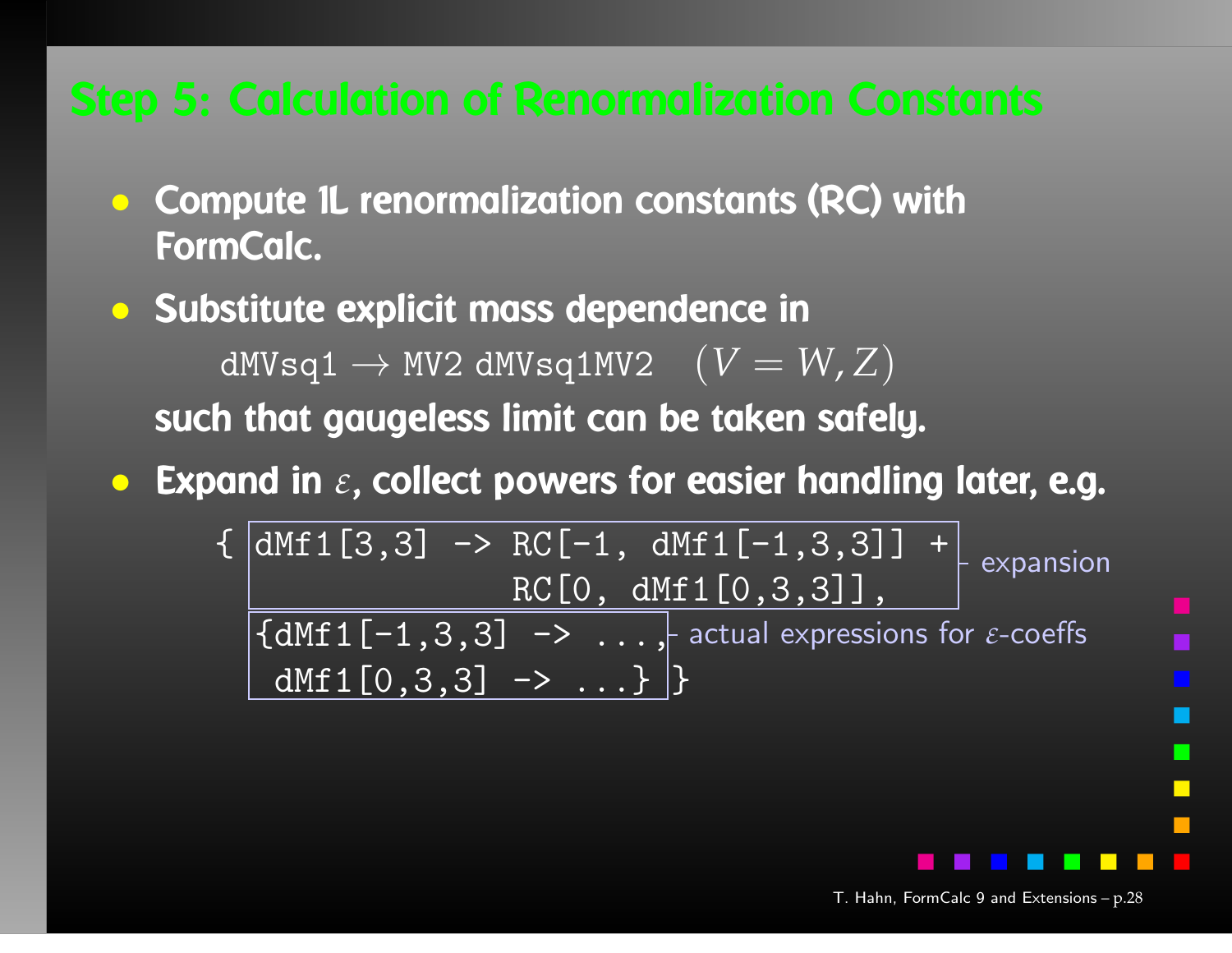- $\bullet$ **• Expand amplitude in**  $\varepsilon$  **(similar as RC).**
- Insert RCs.
- Add genuine 2L counterterms (hand-coded).
- Pick only  $\varepsilon$  $^{\rm 0}$  term (unless debug flag set).
- Perform final simplification.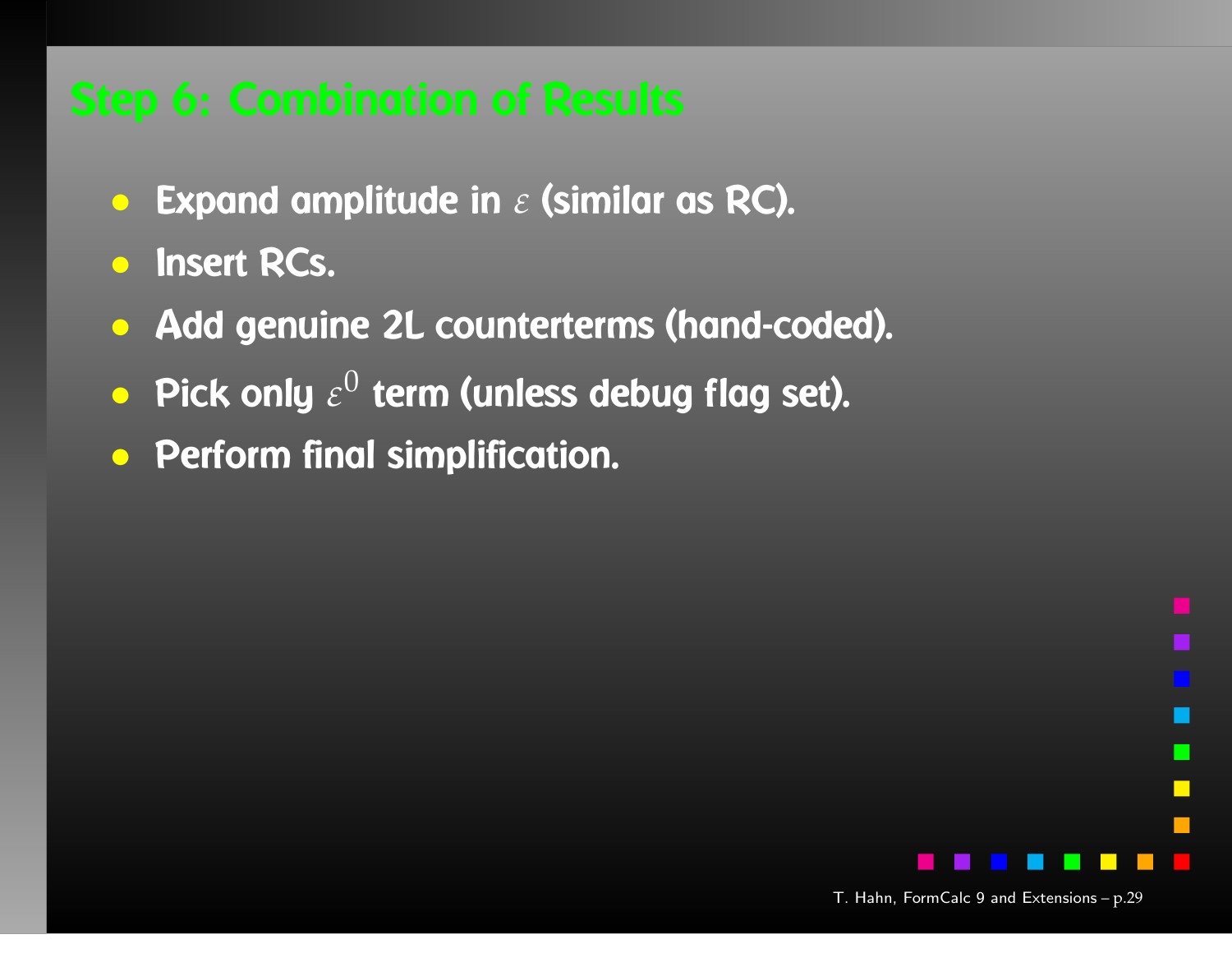- Introduce abbreviations to shorten code.
- Write out Fortran code using FormCalc's code-generationfunctions.
- Add static code which computes e.g. the necessary parameters for the generated code.
- Total final code size: <sup>350</sup> kBytes.

More details in arXiv:1508.00562.

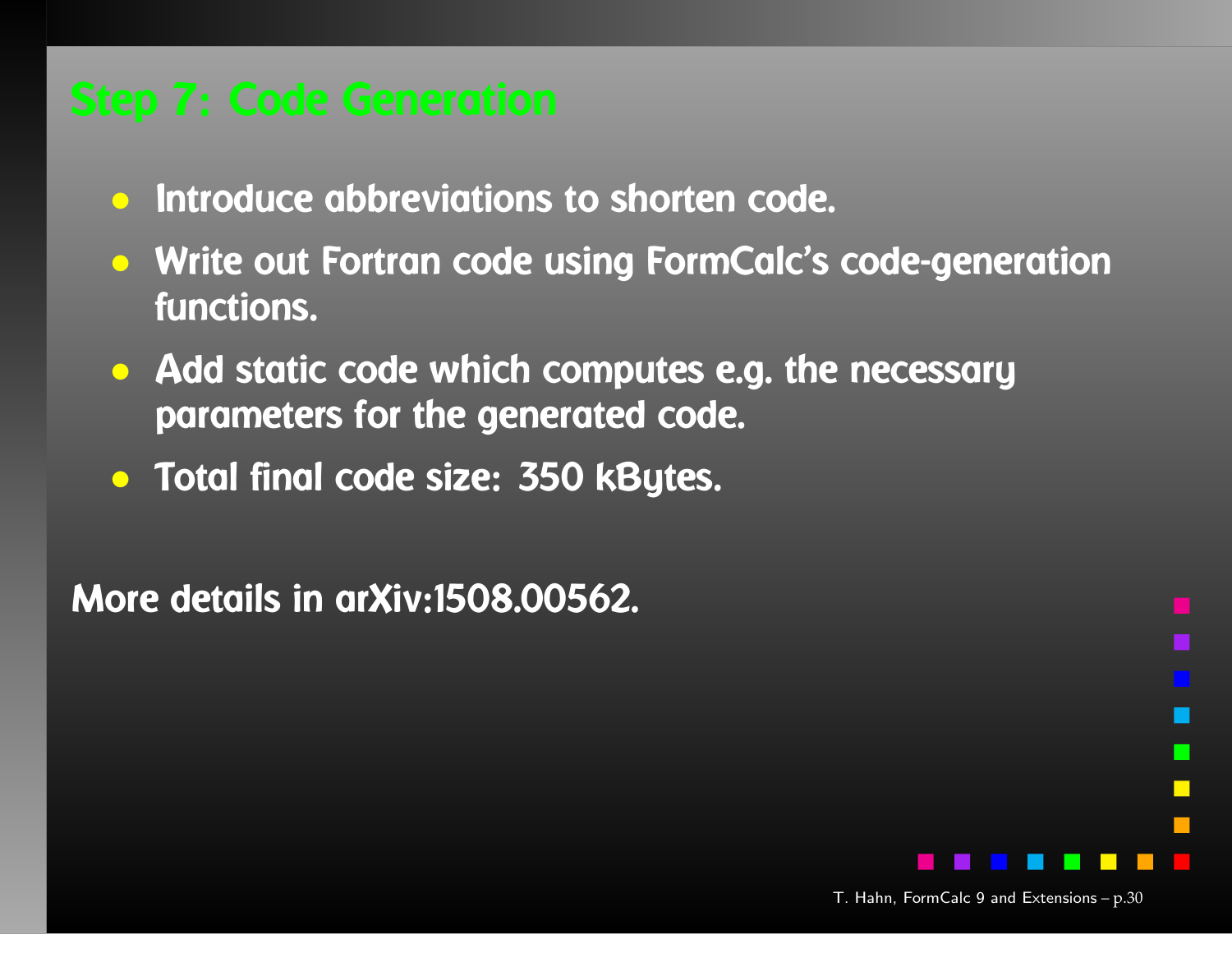- $\blacktriangleright$  Model  $\rightarrow$  Model file  $\rightarrow$
- ✔**Fermion algebra (traces, Dirac eq)** Symbolic Simplification
- ✔ Color algebra (SU (*N*) traces)
- ✘ Perform tensor reduction, or Isolate integrals for OPP
- ✔Other simplifications (e.g. Fierz, abbreviations)
- ✔**Code generation (Fortran,**  $C/++$ **)** Numerical Evaluation
- ✓ Phase-space integration
- $\chi$ Evaluation of loop integrals

Diagram Generation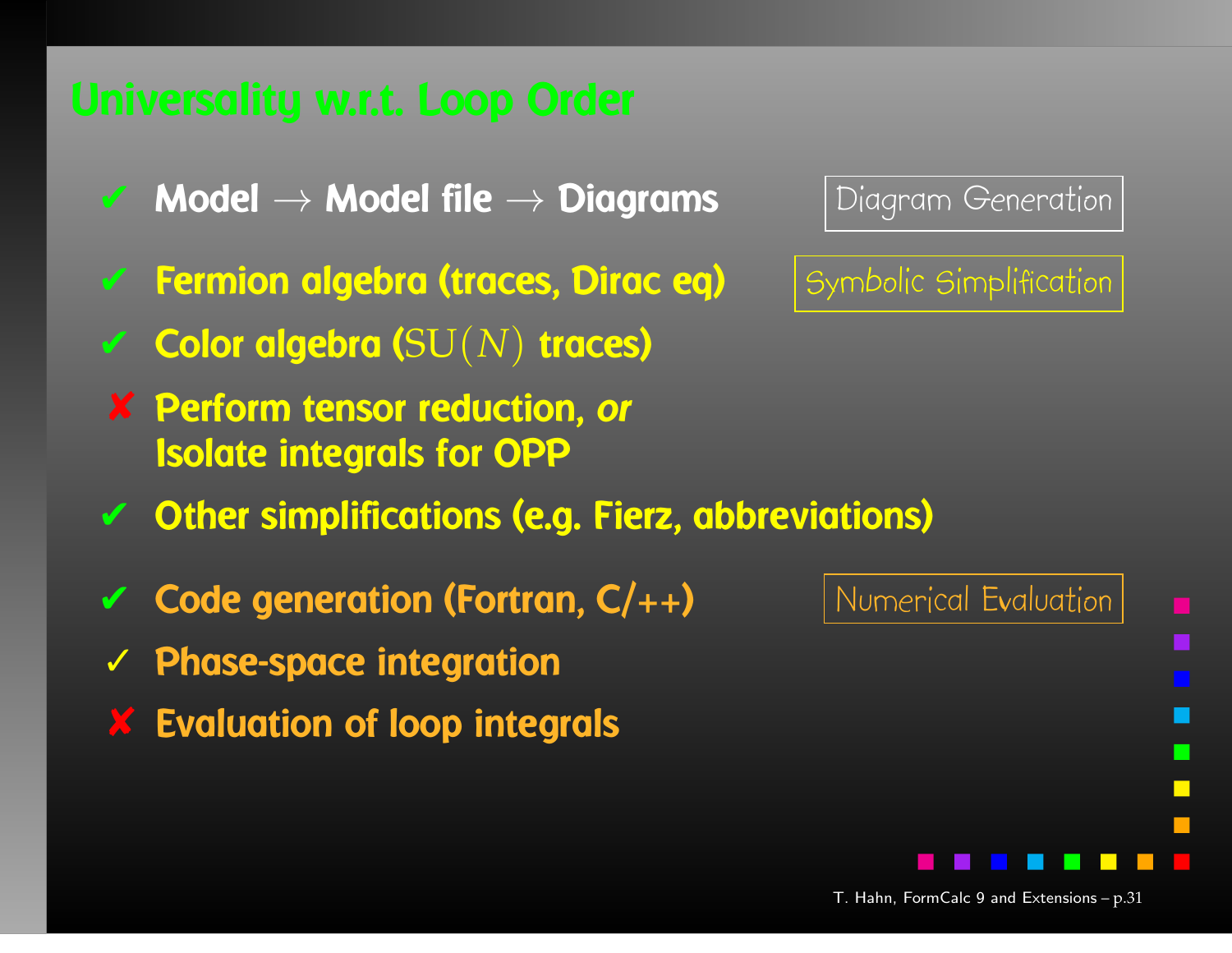### Work in collaboration with Viktor Papara et al.

Question: Which master integrals are presently known?

- Vast literature.
- No central repository yet.
- Loopedia first attempt at community-driven database.
- Infrastructure by Loopedia group, integrals to be addedby external researchers.
- Mixture of
	- Literature references,
	- $\bullet$ Analytic results (Maple, Mathematica),
	- •Numeric results (Fortran, C++ programs).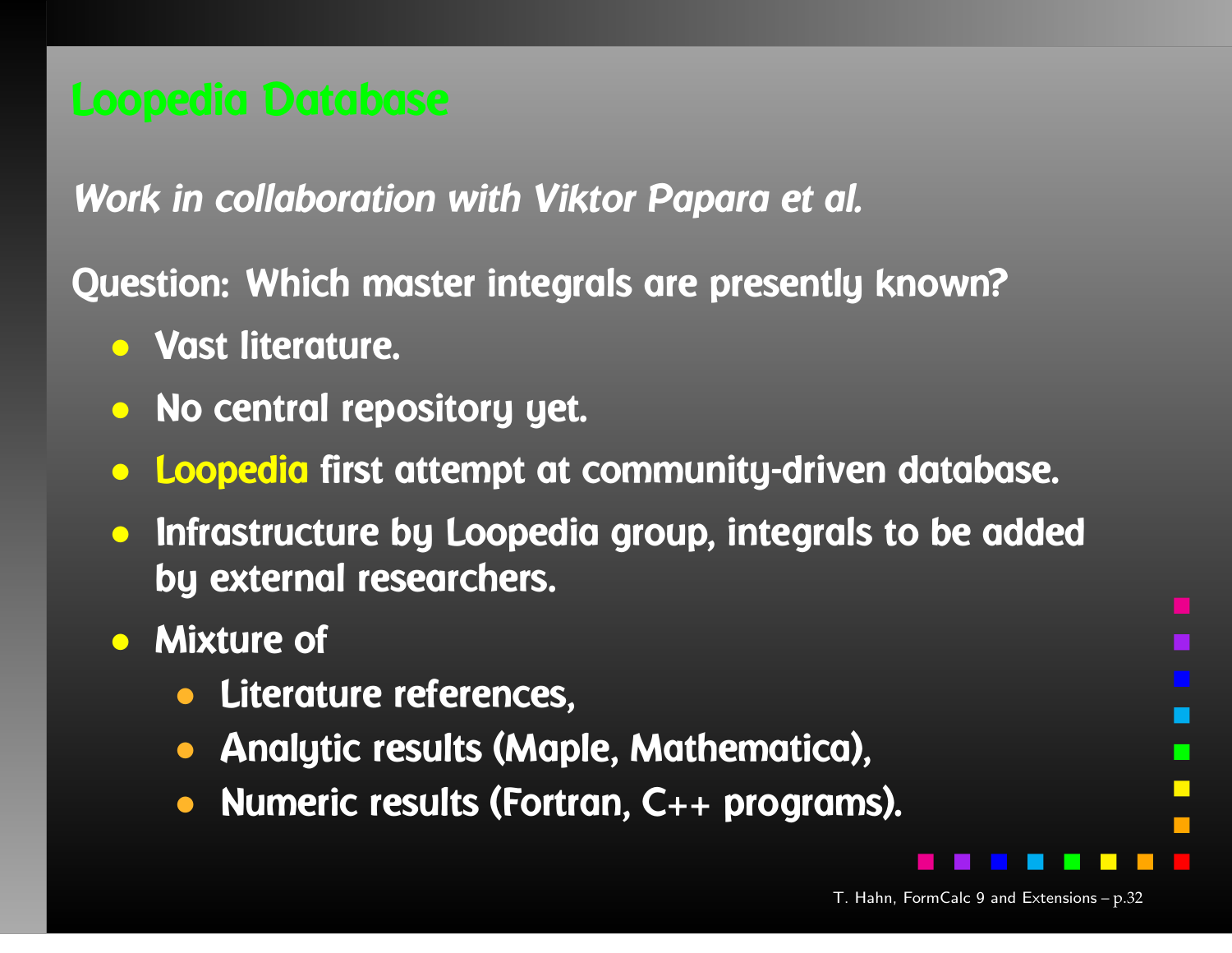- Specify integral via Graph Info (e.g. Adjacency List) Graph is drawn automatically
- Select properties of Propagators and External Legs Propagators: Mass, Power External Legs: Virtuality
- Provide result and reference Upload (text-) file with result Specify details in Comment field (or file)

Loopedia try-out interface currently not publicly available due to restructuring of storage format. Contact papara@mpp.mpg.de to be added to mailing list.